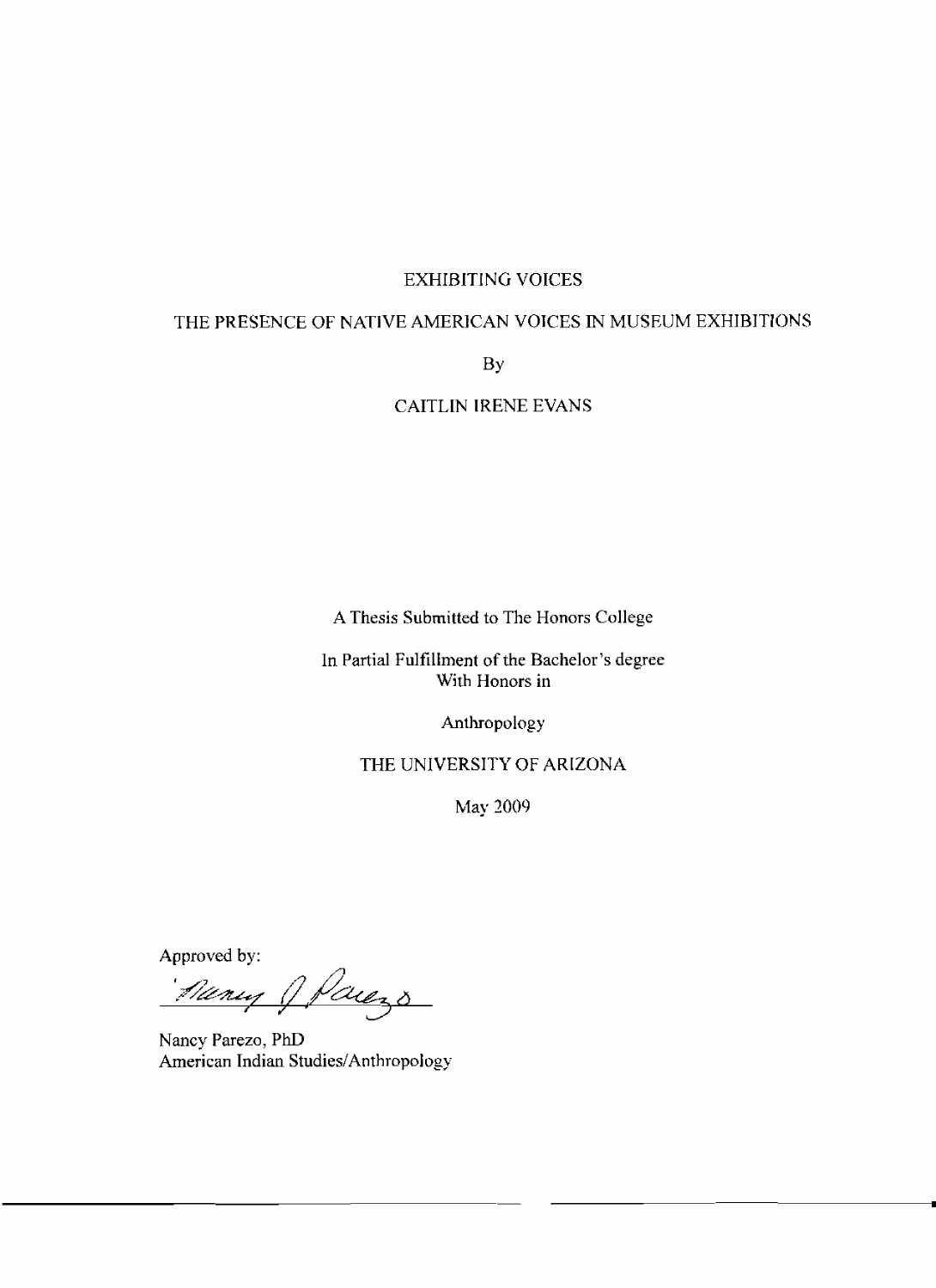# STATEMENT BY AUTHOR

I hereby grant to the University of Arizona Library the nonexclusive worldwide right to reproduce and distribute my thesis and abstract (herein, the "licensed materials"), **in** whole or in **part,** in any and all media of distribution and in any format in existence now or developed in **the** future. I represent and **warrant** to the University of Arizona that the licensed materials are my original work, that **T** am the sole owner of all rights in and to the licensed materials, and that none of the licensed materials infringe or violate the rights of others. I further represent that **1** have obtained all necessary rights to **permit** the University of Arizona Library to reproduce and distribute any nonpublic third **party**  software necessary to access, display, run, or print my thesis. I acknowledge that University of Arizona Library may elect not to distribute my thesis in digital format if, in its reasonable judgment, it believes all **such** rights have not been **secured.** 

SIGNED:  $Quutu$  Evans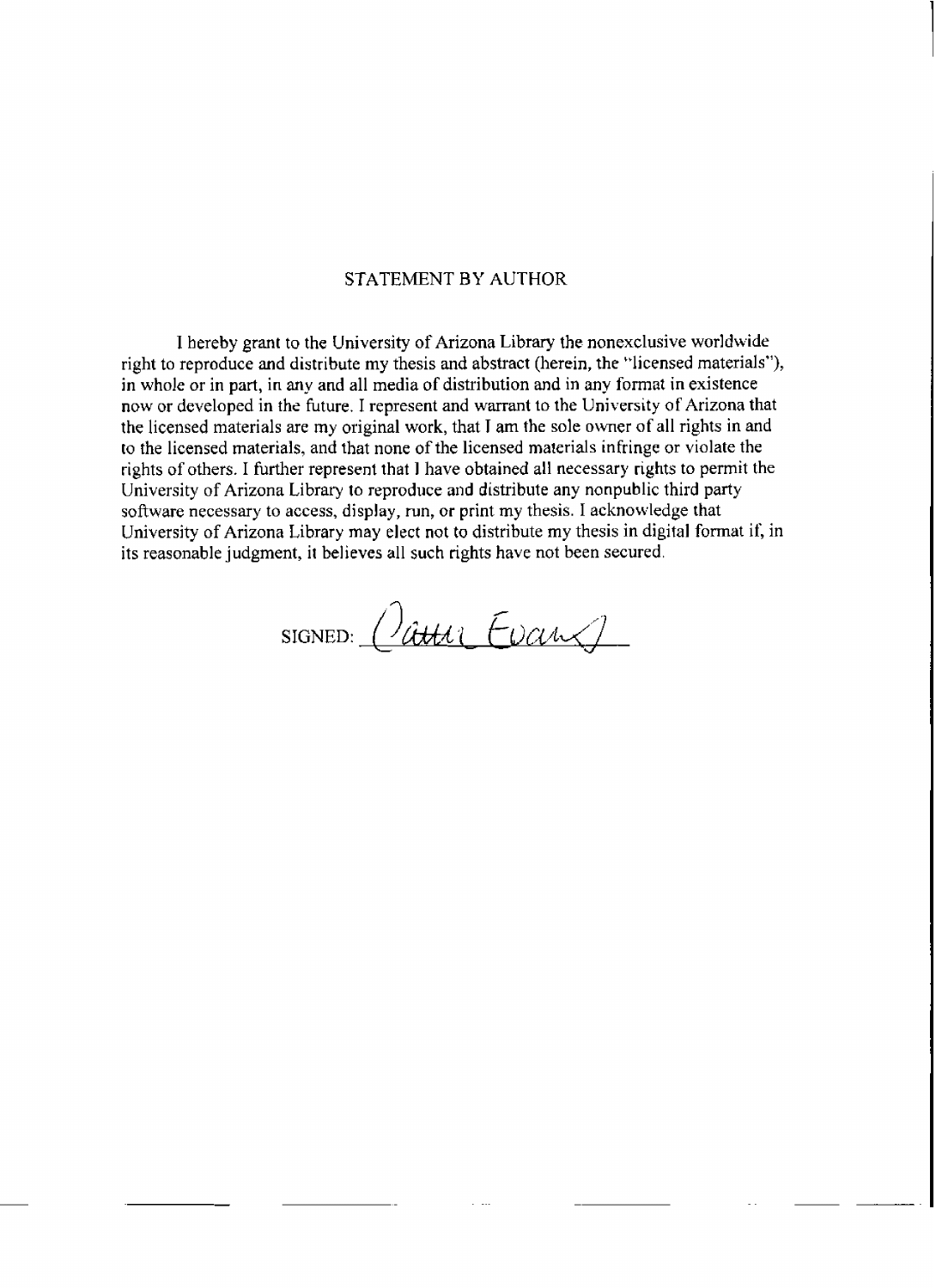# **Abstract**

Western society has a long history of misrepresenting Native Americans. In the United States, museum exhibitions, where the majority of American people are most likely to gain exposure to Native Americans, have historically reified stereotypes of indigenous people and excluded community members from the exhibit development process. An indigenous rights movement began in the last half of the twentieth century, drawing international attention to Native issues. Linked to this indigenous rights movement was a series of museum exhibitions that were developed in consultation with indigenous communities. These exhibits at regional museums were early attempts to more accurately represent Native Americans, although their location meant they were not always noticed on the national level. Symbolically leading the advancement in museum techniques of representation is the National Museum of the American Indian, where Native peoples are involved at all levels of museum organization. This research examines techniques of representing Native American voices at three Arizona museums, each with exhibits installed at different stages of this shift in representation practices.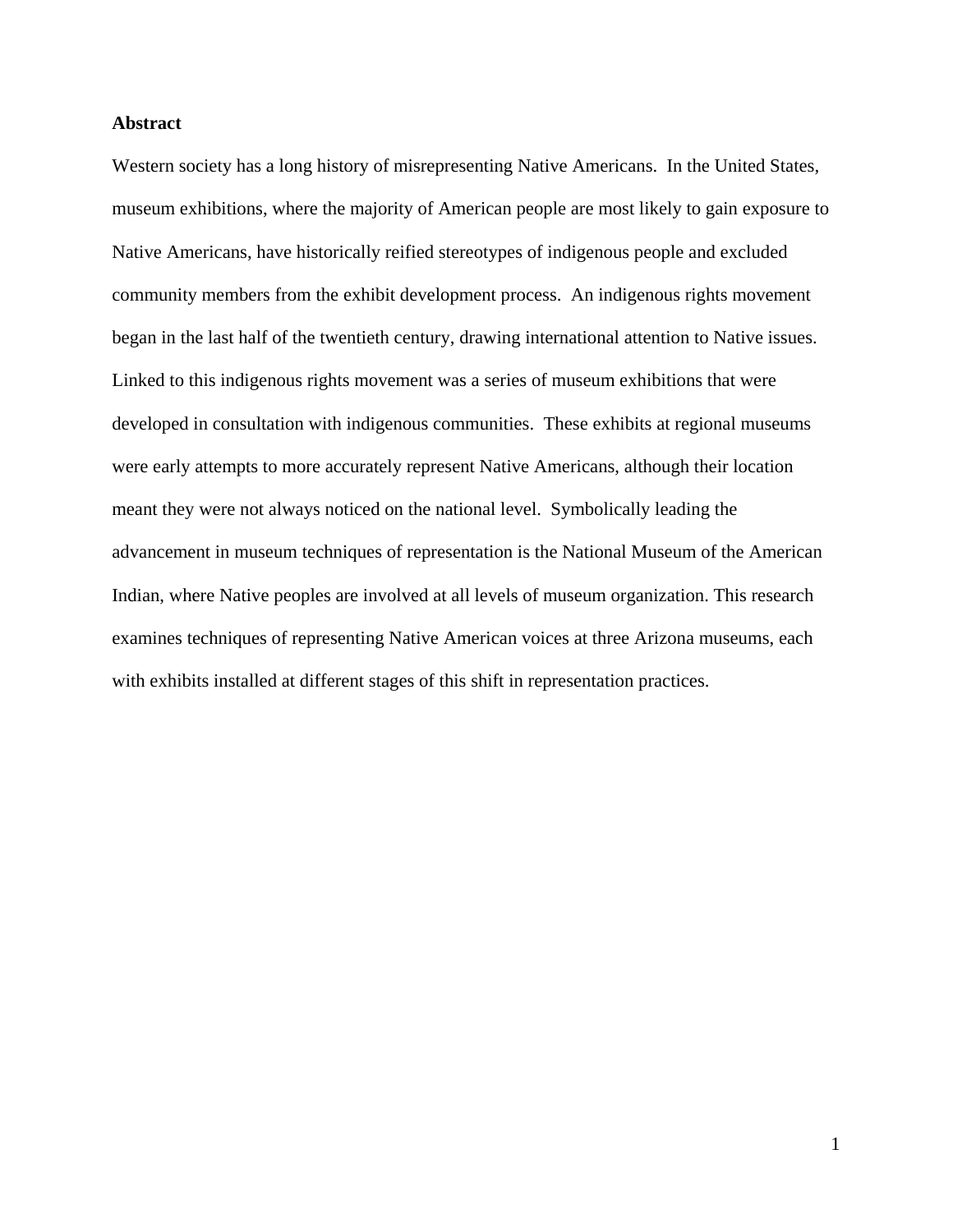*"I am speaking from a place in the margin where I am different, where I see things differently..."*  -bell hooks (1996)

# **Introduction**

 Walking through a gallery on Native Americans at a prominent museum in Los Angeles, I was struck by how disconnected I felt from the communities and people about which I was supposed to be learning. The exhibit left me with the sense that these groups were primitive, different, and aloof from the world I knew. Had I not been previously exposed to the discussions and criticisms of Native American stereotypes, I might have been inclined to believe that these traits characterized the Native peoples of southern California. What was in the exhibit that allowed me to develop these ideas? Or rather more important, what was not in the exhibit that gave me these ideas? The Los Angeles museum exhibit displayed a life-size diorama of a Chumash village with scantily clad figures and a cluttered space, nineteenth century baskets, and photographs without captions. Little interpretation, from either curators or community members, was provided.

While it is important to engage visitors in the exhibit's dialogue and encourage them to draw their own conclusions from the discussion, it is important that these conclusions be informed. The lack of interpretation in this exhibit is problematic because while it allowed visitors to form their own conclusions, the exhibit unintentionally validated common misconceptions about Native Americans and allowed visitors to walk away misinformed about the Native peoples of California. Even more important, the exhibit was missing the voice of Native Americans. By including Native American interpretation and narratives, museum exhibits acknowledge the importance of self-representation, encourage visitors to engage with and relate to the communities on an individual level, and counter stereotypes that depict Natives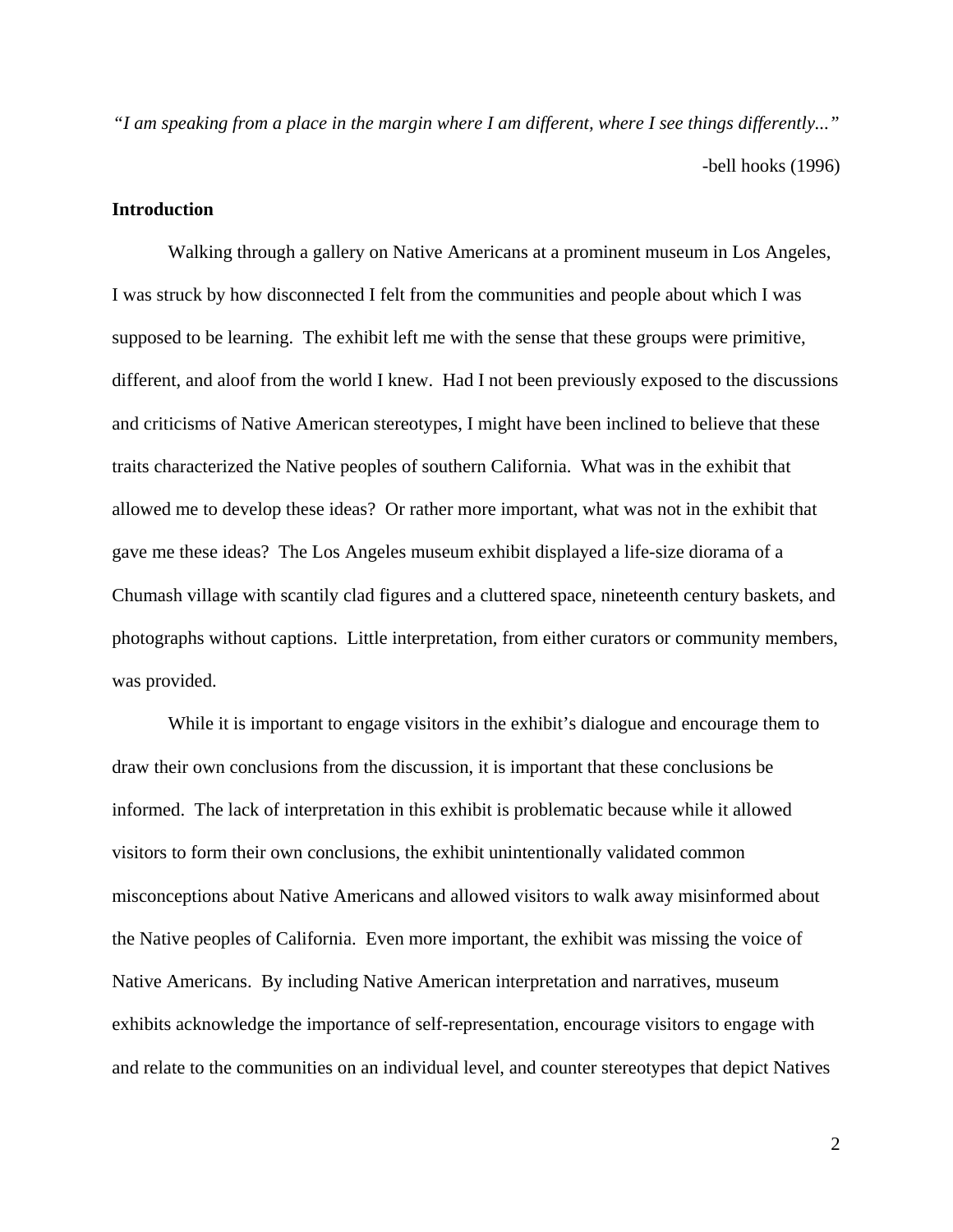as primitive and different. Ultimately the visitors leave the museum better informed. Each year, many visitors walk through this Los Angeles museum and are influenced by the contents of the exhibit and it is unfortunate that the displays have not been updated or replaced to better reflect Native people.

# **Statement of Research**

 The creation of the National Museum of the American Indian has drawn attention to the issues surrounding the portrayal of Native Americans in museum exhibits. This has encouraged a discussion among members of the museum and Native American communities that has led to the development of many recommendations. Although many museums have begun to implement these ideas, the change of models takes time and requires effort on the part of all museum departments. One of the original steps taken toward connecting indigenous and museum communities is the consultation of indigenous people at the exhibit planning and creation stages. Soon it became apparent that indigenous consultation is needed at all stages of exhibit creation – from the proposal at the beginning to the final details of the exhibit's setup. Native Americans are needed not just as consultants, but as museum employees where they are part of the preservation and presentation of Native heritage at all stages.

 While the museum community may see these changes in consultation and employment on a daily basis, the majority of the public is limited to the material they are exposed to during brief and infrequent museum visits. How effective are exhibitions at demonstrating the existence and importance of the partnership between Native American communities and the museum? One of the most direct ways of presenting this partnership to the public is through the inclusion of Native voices in museum exhibits. This means the exhibit displays go beyond archaeological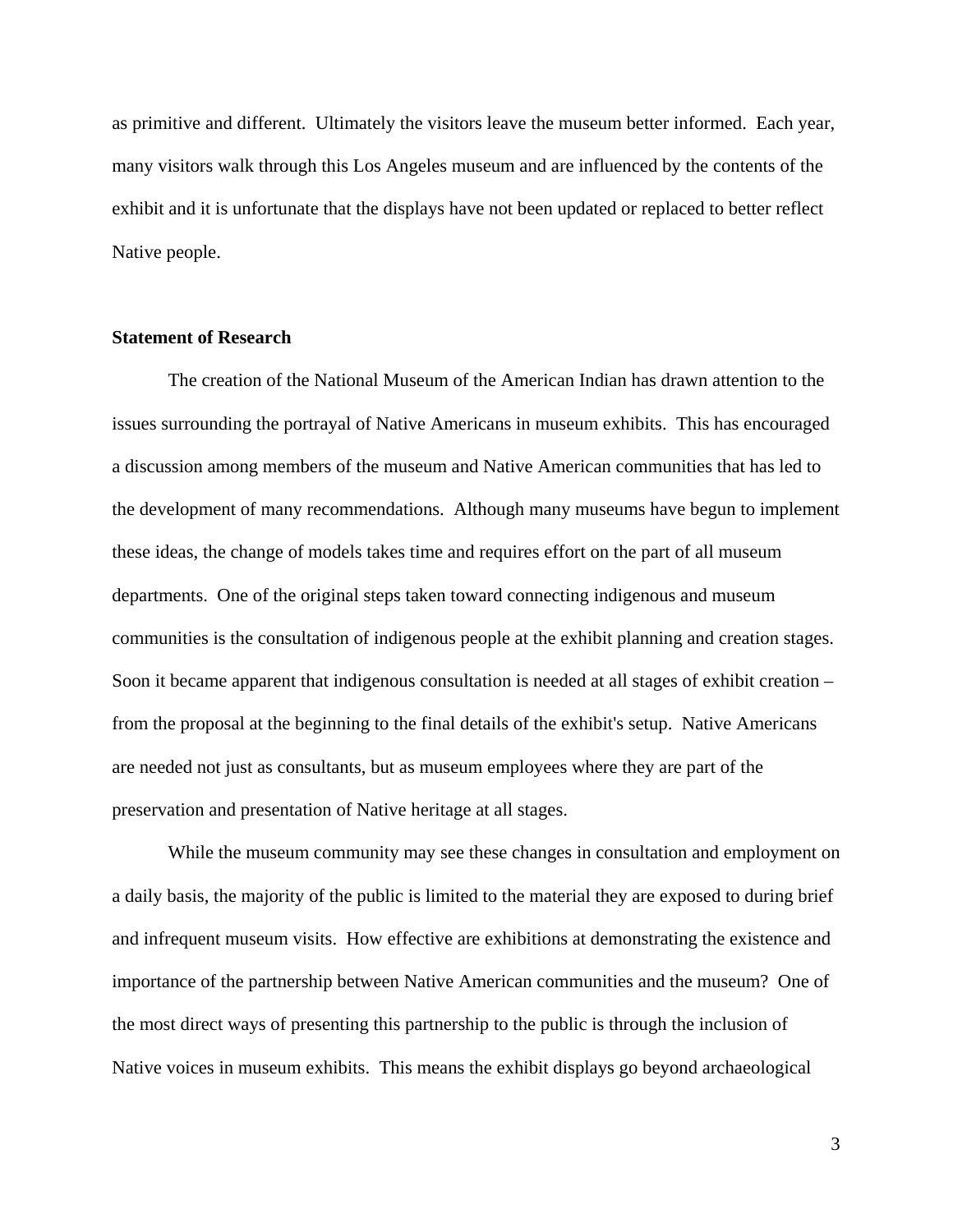and ethnographic information to include Native American interpretations and insight on a level that the public can see. This research will focus on the extent at which permanent museum exhibits in Arizona incorporate Native American voices.

## **Methods**

 The research for this paper was completed through library research, museum visits, and correspondence with museum specialists at each of the museums. The background research focused on the history of representing Native Americans in museums and the development of indigenous museums in the last quarter of the twentieth century, with a special emphasis on the National Museum of the American Indian. Three museums within Arizona were selected for case studies – the Museum of Northern Arizona in Flagstaff, the Arizona State Museum in Tucson, and the Heard Museum in Phoenix. While there are other exceptional museums within Arizona, these were selected because of their location in larger cities, suggesting they are more likely to be visited by residents and tourists. Each of the museums was evaluated based on the exhibit content available to visitors during the spring of 2009. While each museum had multiple exhibits that addressed Native Americans, one exhibit was selected from each museum for the purpose of this research. At the Museum of Northern Arizona, *Native Peoples of the Colorado Plateau* was examined, an exhibit installed in 1980. The *Paths of Life* exhibit was selected at the Arizona State Museum, which was installed in two parts during the early 1990s. Finally, *Home*, a recently installed exhibit, was examined at the Heard Museum. The display techniques were examined within the three exhibits for evidence of Native American narratives, interpretation, consultation, and other forms of voice. In other words, what techniques are used to suggest that the exhibit provides an accurate representation of its showcased communities?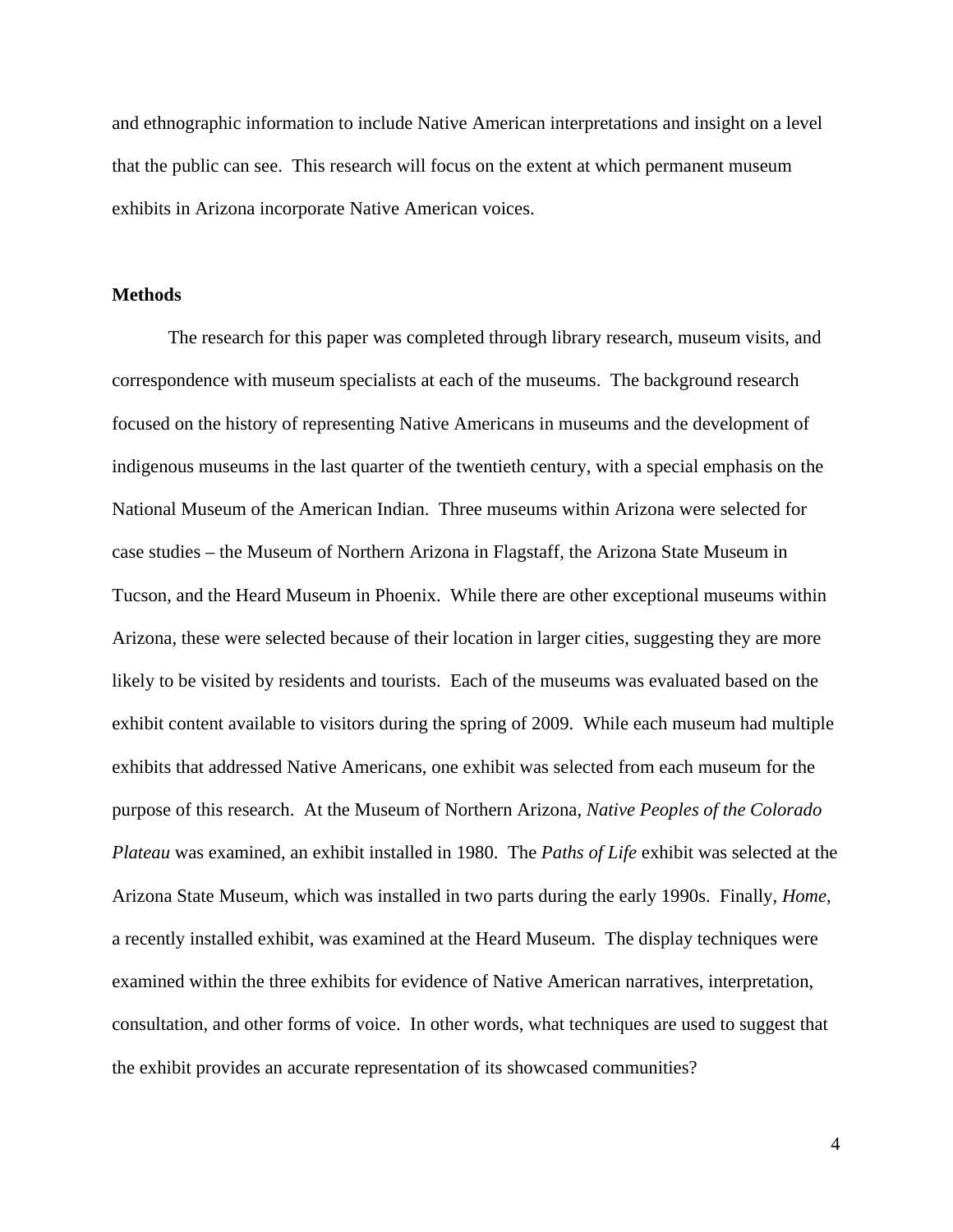This research looks at a small sample of museums and therefore cannot provide quantitative data on the presence of Native American voices in museum exhibits. Even within Arizona, there are museums like the Tohono O'odham Cultural Center and Museum that have utilized interesting techniques for representing indigenous communities. On a broader level, this research will not discuss basic museum questions such as how Native American communities can be presented in a way that attracts more visitors to the institution. These areas of research are certainly worth exploring in additional investigations.

#### **Brief History of Representation of Natives by Europeans**

From the time reports were first sent back to Europe by European explorers to the present, Native Americans have not been portrayed accurately or compellingly. Instead of recognizing and acknowledging Native Americans as human with societies equal to their own, European explorers began the relationships between Western societies and indigenous peoples with a misrepresentation in which Native Americans were depicted as cannibals, primitive (yet exotic) creatures of nature, and ultimately different (Maurer 2000: 16). Additional encounters with a variety of different communities resulted in the development of representations of Native Americans as noble savages, a neoclassic romantic notion still seen in contemporary art and writings (Maurer 2000: 16). Seen as fierce and stoic, this interpretation of Native American personality came to symbolize the Americas, which were viewed by Western society as uncivilized and exotic, yet attractive, noble, and available.

This bipolar image of Native Americans and of the Americas was fascinating to much of European society. Curiosity cabinets, which were private collections of objects owned by the wealthy elite and viewed as entertaining microcosms of the world, were highly popular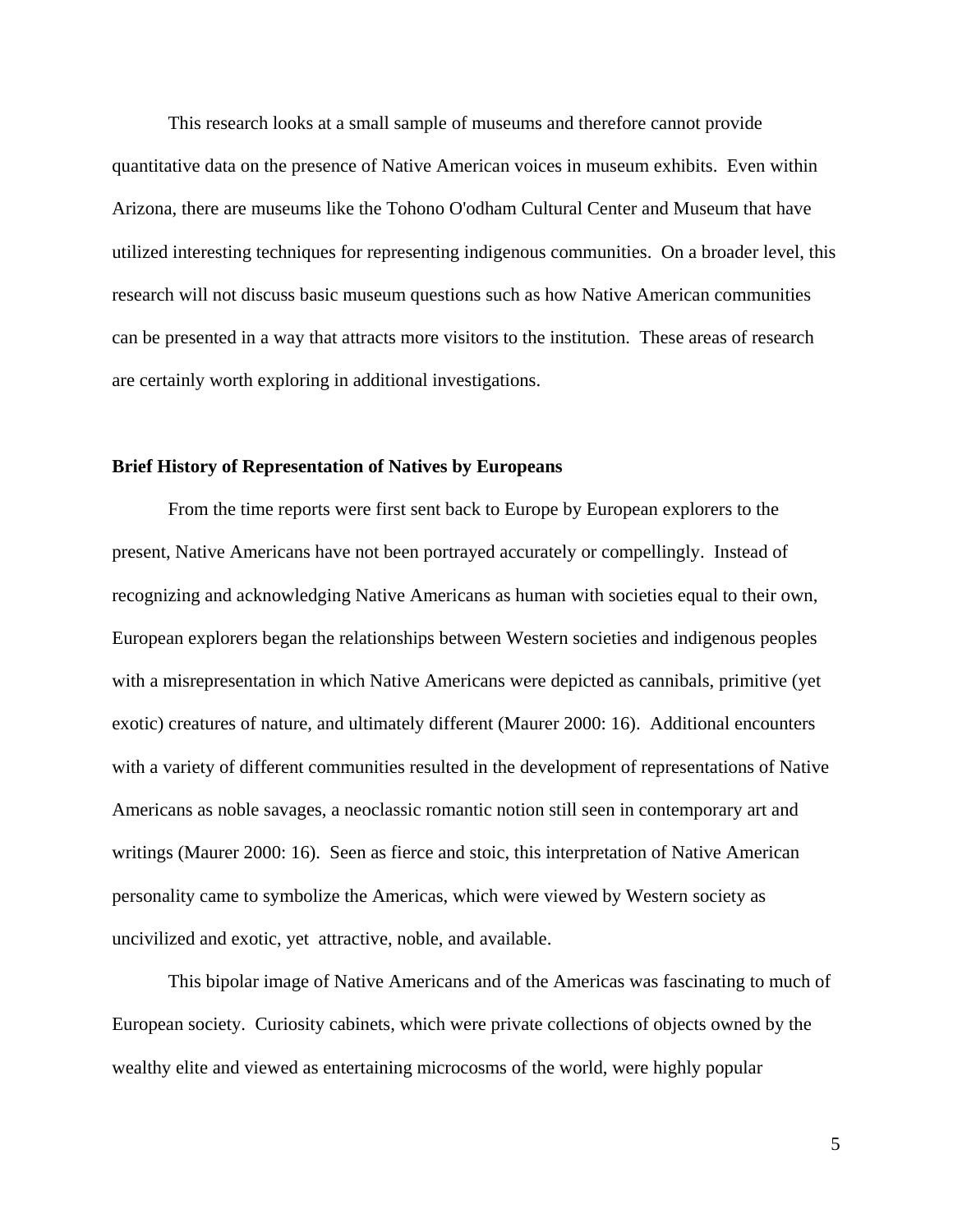throughout the seventeenth and eighteenth centuries. As contact with the Americas increased, Native American objects became highly sought after as additions to these collections (Maurer 2000: 19). Another event demonstrating Europe's fascination with Native Americans was the shipment of an entire Brazilian Tupinambá Indian village back to Rouen, France, complete with nearly 50 people and their things in the second half of the sixteenth century. Once in Rouen, the village was recreated and the Tupinambá people provided entertainment for Europeans by demonstrating "Native" activities (Maurer 2000: 18). The Tupinambá, like other Native American groups later, were viewed by Europeans as a fusion of primitive children, needing guidance and instruction, and "wild people," needing taming (Sandahl 2005: 32). Both the curiosity cabinets and the recreated Tupinambá village demonstrate the Western-interpreted juxtaposition of Native American "barbarity" with European "civilization".

As the Western world became more industrialized, World Fairs were organized where Western countries could show off their technological developments and advanced culture. With the growing interest in ancient American cultures and "primitive" Native Americans, Native Americans were exhibited alongside showcases of the untamed wilderness of the Americas and reinforced the juxtaposition of Indian savagery with European civility (Maurer 2000: 21). Perhaps one of the most well-known World's Fairs is Chicago's Columbian Exposition in 1893, which celebrated the 400th anniversary of Columbus's first voyage to the Americas.

Visitors could observe and even experience the lives of exotic peoples on the Midway. Recreated environments were popular with visitors, and Native American displays were abundant. Even a Bureau of Indian Affairs boarding school was built full-scale. The displays of Native American materials were lumped together by region and a single tribe was selected to represent the entire area, within which were many different independent communities. Native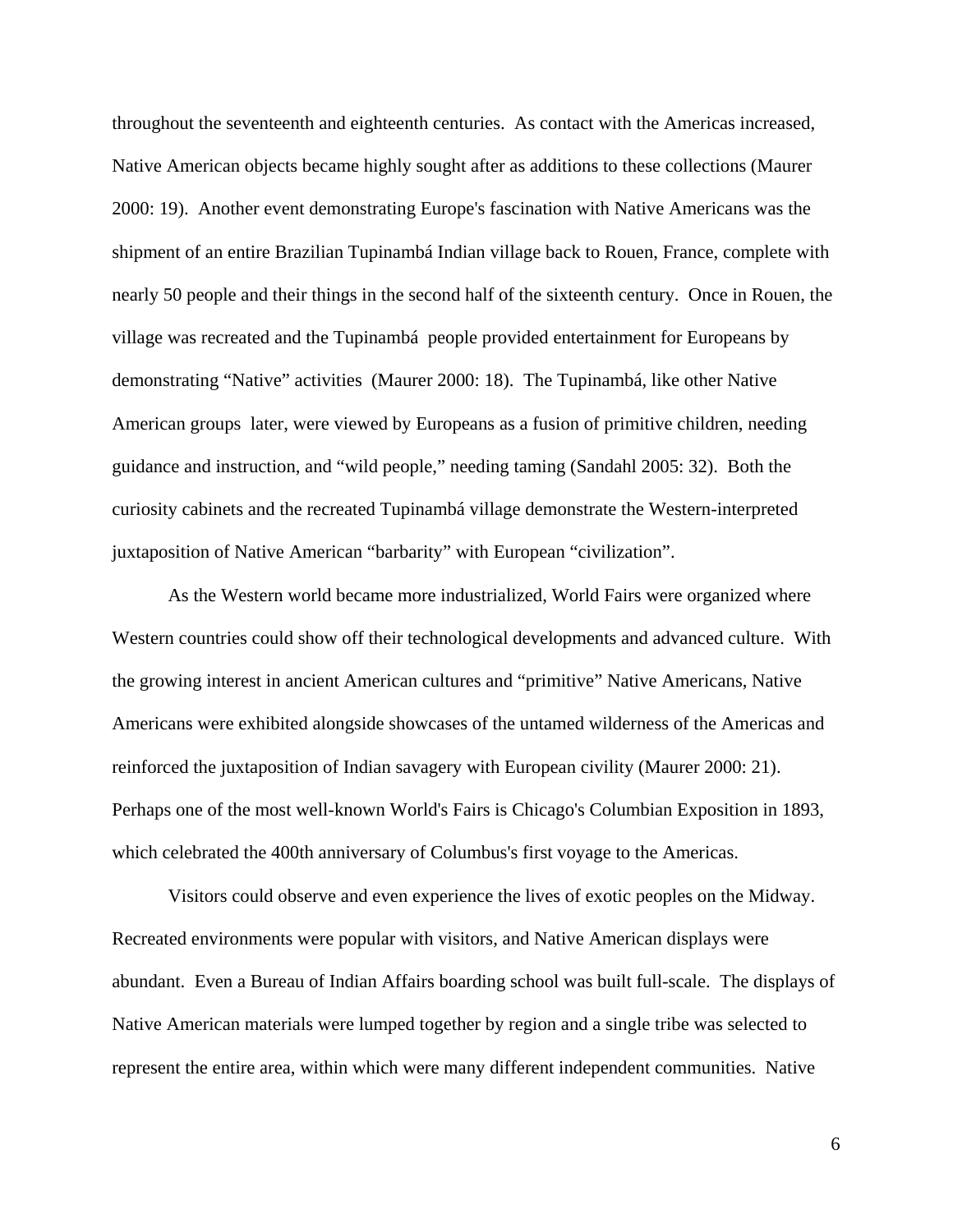Americans were recruited for visitors' entertainment and education and to serve as guides and demonstrators of their community's arts and crafts in these re-creations. The representation of Native Americans at the Columbian Exposition was problematic not only for its generalization of diverse communities within a perceived region, but also for its display of Native American people as entertainers frozen in the past and from less complex societies (Maurer 2000:22-24). This representation allowed visitors to interpret Native Americans as less evolved, primitive, and of no concern for contemporary society.

It is also important to discuss the display of Native American objects collected during the Columbian Exposition. These objects were often organized into displays by function, with little to no emphasis on their aesthetic or spiritual value (Maurer 2000: 23). Once again, the Western representation of Native Americans provided a foil for the success of Western society. These objects were collected by museums at the conclusion of the fair, providing the foundation for collections at museums like Chicago's Field Museum. Thus there is a direct link between the displays at world fairs and early museum exhibitions on Native American presented to non-Native Americans (Maurer 2000: 23).

#### **Early Representations of Native Americans in Museums**

From the mid-nineteenth century through the early twentieth century, Native American exhibitions were installed in museums across the United States. Anthropology, art, and science museums all promoted their own interpretations of Native American peoples and cultures, although with no direction or advice provided by the Native Americans themselves. The belief of Western society that Native American communities and cultures would disappear was a driving force behind museum collecting and displays during the early part of the twentieth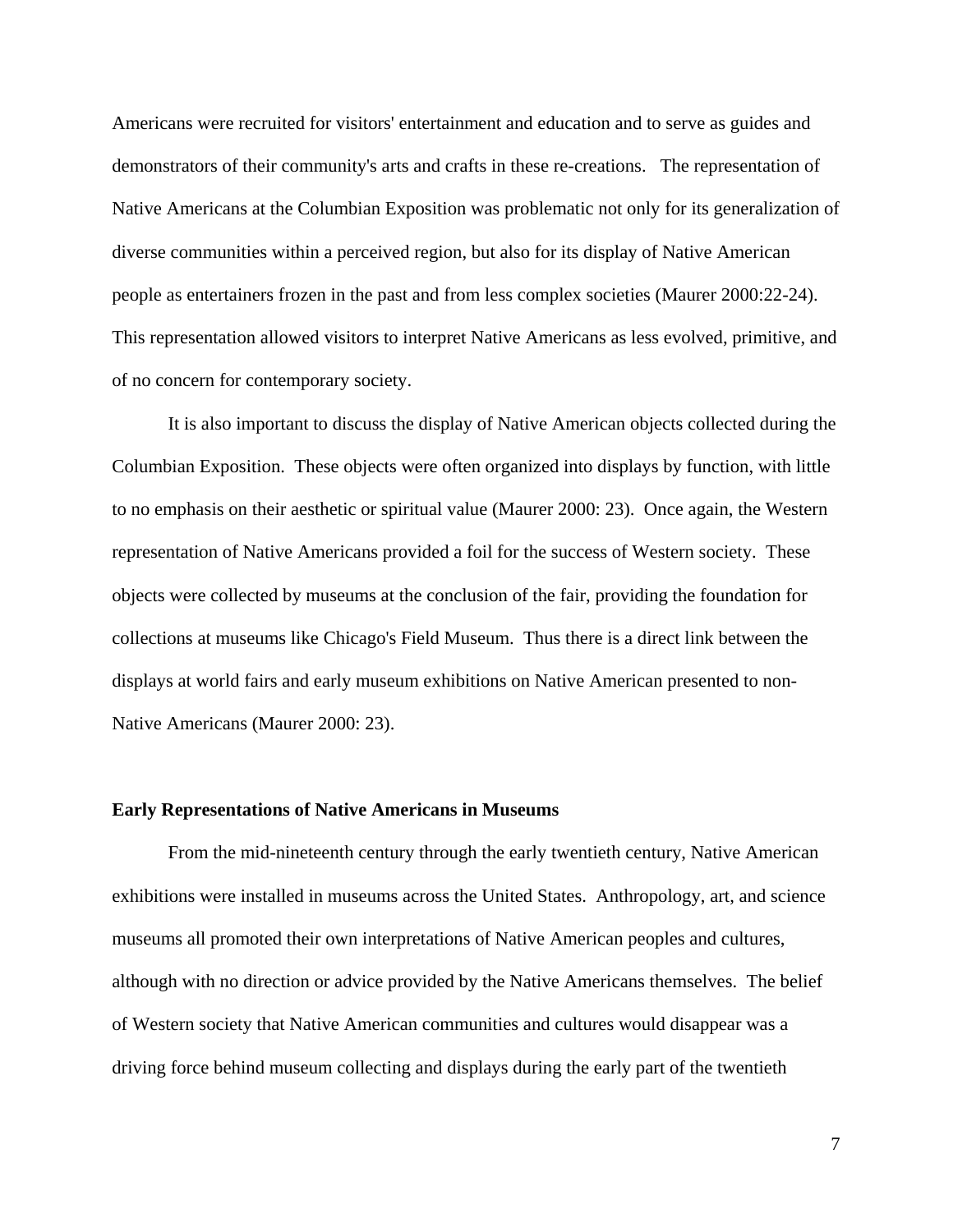century. As a result, many museum exhibitions displayed Native Americans as either in the process of disappearing or having already disappeared (Nason 2000: 38).

In the early part of the twentieth century, exhibitions with titles like the "hall of primitive races" were installed and objects representing a community's identity were displayed without cultural context or direction (Maurer 2000: 24). Dioramas were key features of early exhibitions, attractive because they were perceived as a way to display "essential truths" of the past (Nason 2000: 30). These exhibitions, created using European models, still presented the public with representations of Native Americans as barbaric groups that were readily juxtaposed with Western civilization. At this time, museums and the rest of society were interested in cultural evolution models that placed non-Western groups in a ranked system of development.

Another new interesting exhibit technique used to display Native Americans was used in the Museum of Modern Art's "Indian Art of the United States", installed during the 1940s. Hundreds of Native American objects were displayed, spanning both spatial and temporal distances. The exhibition display techniques mirrored contemporary displays of modern Western art (Maurer 2000: 25). It is likely that these Native American objects were accepted by avant garde artists as art worthy of replicating because the artifacts were displayed in a Western manner.

Community members were not involved in creating these early exhibitions – the interpretation and design was left to the museum's curators. Because their Western education and training were valued as authoritative, curators were in charge of exhibition decisions, speaking to the public for both the museum and Native American communities (Nason 2000: 29).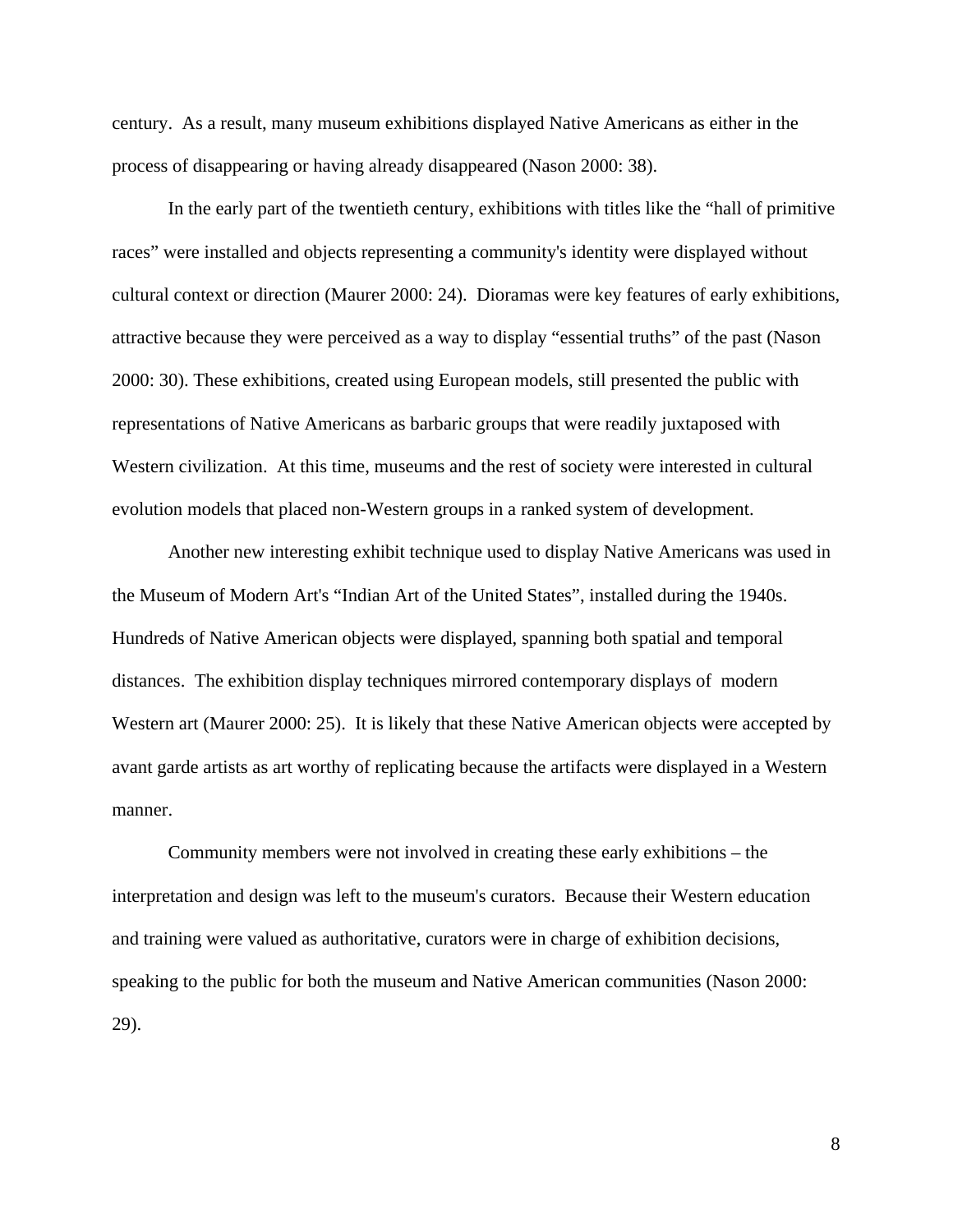### **More Recent Problems with Native Representation in Museums**

 Museum exhibits failed to portray Native American voices throughout the majority of the twentieth century. Native American intangible culture and physical objects were often displayed in a manner that diminished the worth of Natives in the eyes of the museum visitor. Historical photographs of Native Americans, which are still commonly found in museum exhibits, symbolize a past era and their presence signals to visitors that by association, Native American people are also of a by-gone era (Nason 2000: 37). Dioramas, a popular exhibit technique that provides a life-sized three-dimensional snapshot into a realm unfamiliar to the visitor, have been heavily relied upon to represent the lives of Native American communities. While individuals enjoy the thrill of peering in on someone else's life (as perhaps indicated by the popularity of today's reality television shows), these dioramas unfortunately have often misrepresented Native Americans. Many dioramas displayed Native Americans as they lived during the last half of the nineteenth century, allowing visitors to interpret these communities as still frozen in the past. Few dioramas provided insight into the contemporary world of Native Americans.

Additional problems with the representation of Native Americans in museum exhibits included the interpretation of material objects. Traditional techniques of display and representation were formatted using a Western historical interpretive framework, and "depreciated the value of memory" that community members possessed (Lubar 1997: 17). Western-trained curators, who were typically viewed as the ultimate authority in interpreting exhibit materials, often viewed objects first according to their use or function, and then occasionally by what the objects represented or meant to the community (Nason 2000: 40). Visitors were rarely if ever exposed to deeper cultural meanings or community interpretations of the objects on display (Maurer 2000: 25). Additionally, objects were often displayed without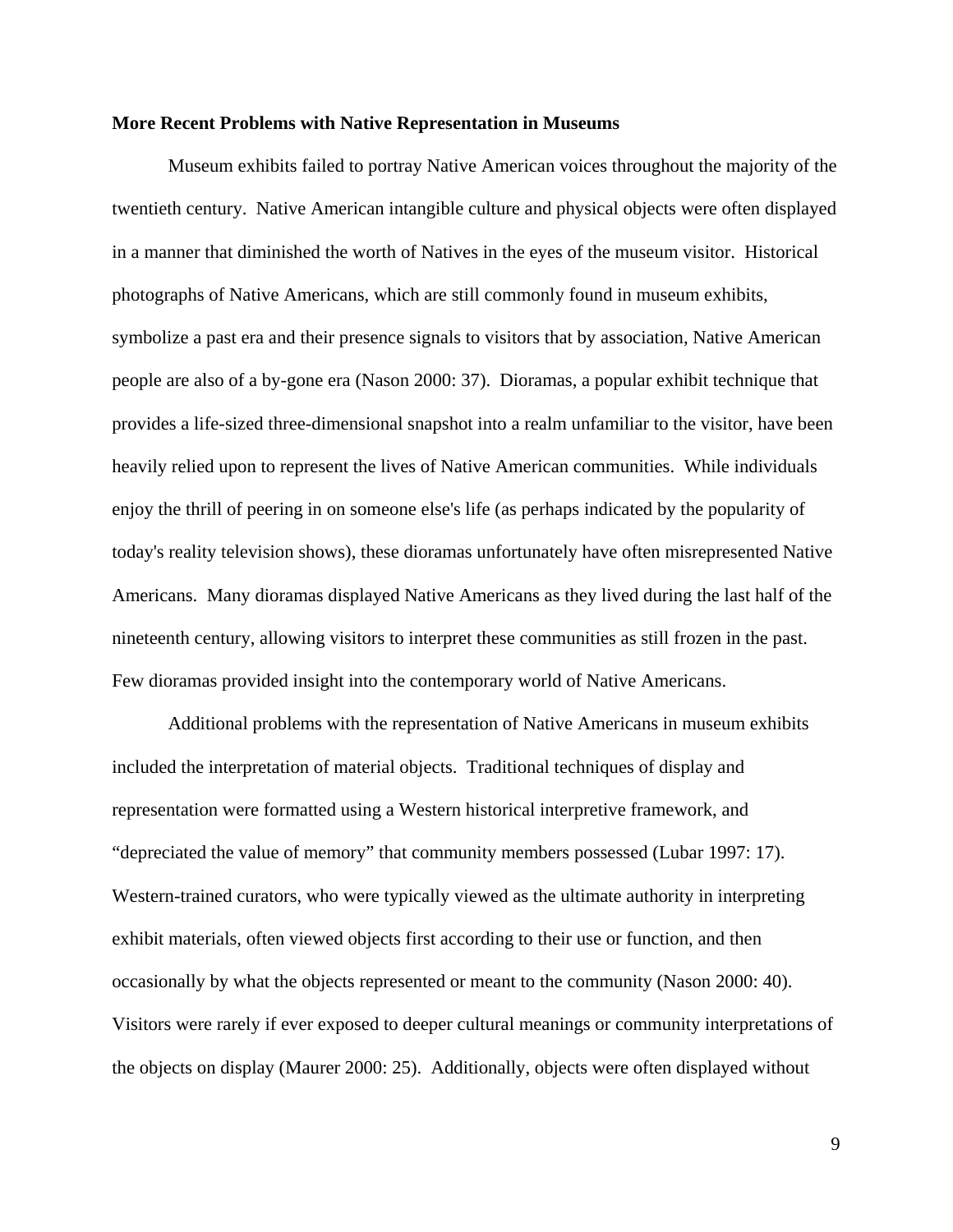acknowledging the role or identity of the individual artist, further distancing visitors from the community by creating a scene of faceless anonymity and allowing a lack of human association (Nason 2000: 38). To the visitor, the treatment of these objects suggested that Native Americans had little cultural complexity, that Native American individuals were not important, and that there is little value in listening to the Native American voice.

 Issues with the representation of Native Americans through objects and dioramas paralleled a larger trend in museum representations of Native Americans – the implied discontinuity between a community's past and present. Throughout the majority of the nineteenth and twentieth centuries, museum exhibits have painted Native American cultures and communities primarily as "relic[s] of the past," inadequately demonstrating to visitors the direct link between the origins and history of a community and the present (West 2000: 11). The focus of these exhibits has been primarily on the past, rarely emphasizing or even presenting the contemporary world. Museum displays often represented Native American objects as "hollow" and "static," neglecting to present the living aspects of the objects that were important to the community (citation needed). Furthermore, this method of display neglected to present the visitor with the living aspects of contemporary Native American communities (Preucel, Williams, and Wierzbowski 2005: 14). This discontinuity between past and present groups negates the survivance of Native American peoples (Nason 2000: 37).

Intentionally or unintentionally, traditional exhibit techniques have presented visitors with misguided information about Native Americans. Museum exhibits have been dominated by Western points of view while neglecting to present Native American knowledge. Western skepticism has established a pattern of questioning the "authenticity" of the memories and viewpoints held by non-Western community members (Archuleta 2008: 183). It was believed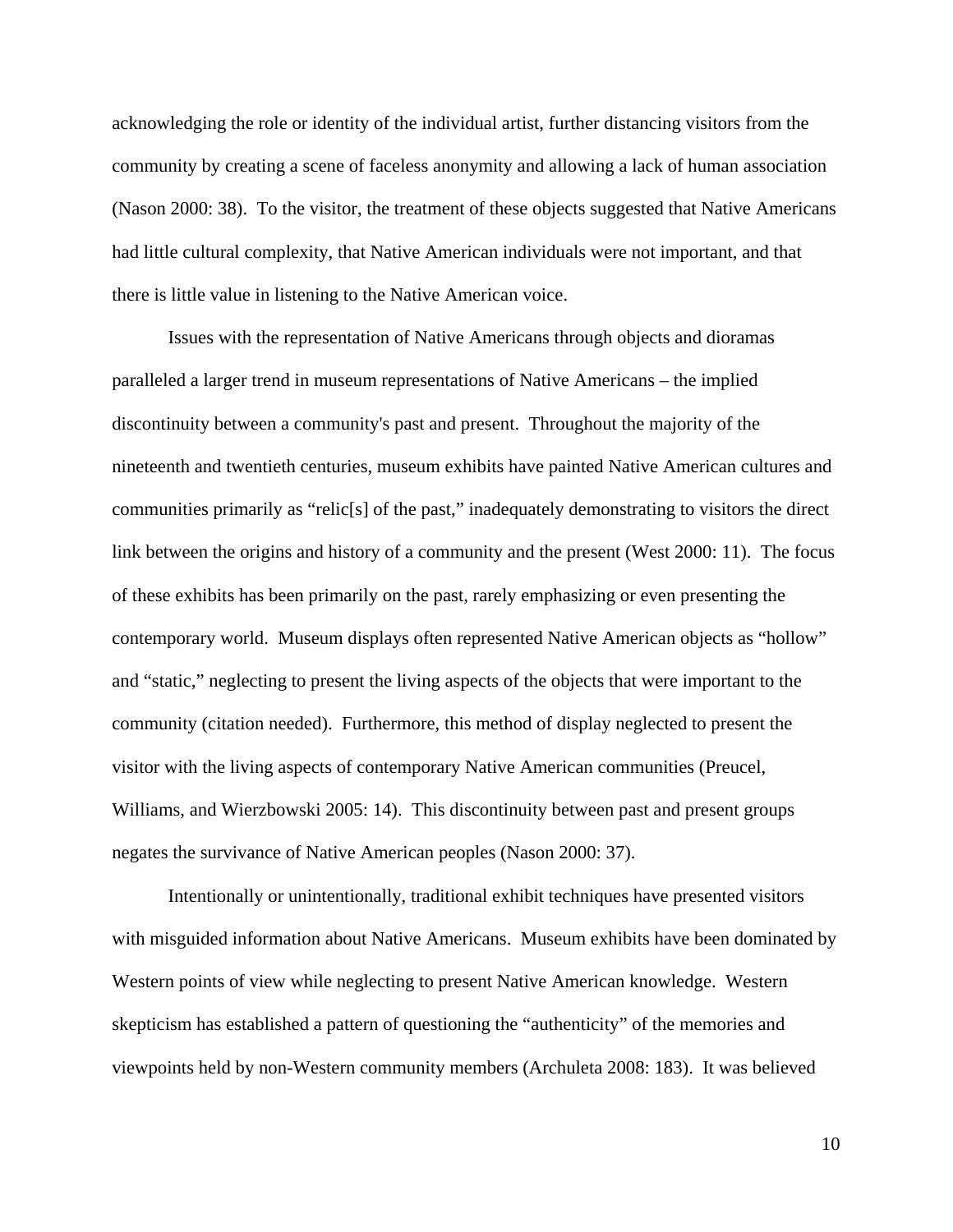that the views of community members lacked legitimacy, that the "discredited, mistrusted" accounts of community members were not appropriate to include in museum exhibitions (Sandahl 2005: 30). As a result of museums privileging the Western viewpoint and neglecting indigenous perspectives, stereotypes and misinformation have been both legitimized and perpetuated. Disconnecting a community's past and present allows visitors to classify contemporary Native Americans as "discultured, disembodied...and largely irrelevant" (Nason 2000: 40). Failure to adequately present the past is a disservice to both contemporary Native American communities and non-Native visitors (Nason 2000: 39).

#### **Bringing Native Issues to National Attention**

The last two decades of the twentieth century saw major movements within the museum community to shift concepts of authority in representing Native Americans. Native American rights were pushed into the mainstream American social and political consciousness during the last quarter of the century, with a significant peak in visibility near the Columbus Quincentennial in 1992. Paralleling this mainstream movement was a push to mesh diverse Native American perspectives with existing museum practices, a complicated and extended task.

The Native American Graves Protection and Repatriation Act (NAGPRA) was a monumental law passed in 1990 that represents a change in attitude toward the cultural rights and responsibilities of Native Americans (Maurer 2000: 26). NAGPRA requires federal agencies and organizations to repatriate, or return, Native American cultural items and human remains to to their respective communities. It symbolizes a shift in the power structure of Western museums from one dominated by Western knowledge to one attempting to balance Native American and Western forms of knowledge and interpretation. Fulfilling NAGPRA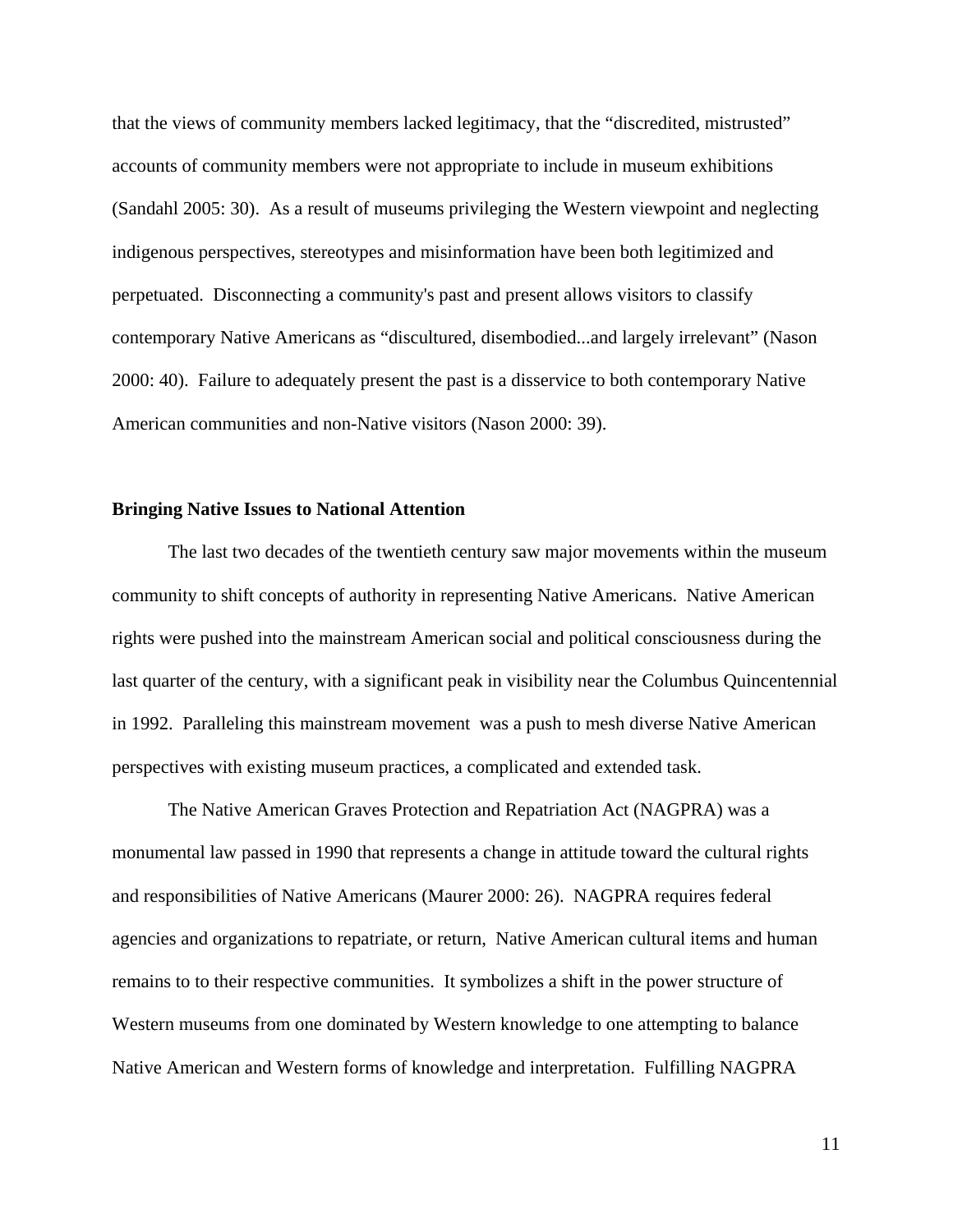requirements meant that museums had to consult with indigenous people, opening the door to further Native American involvement within museums, including positions as museum consultants, collaborators, employees and directors (West 2000: 11). Recent exhibitions have been developed with various levels of consultation with communities, demonstrating that museums are striving to balance and integrate the control of cultural definitions with communities (Maurer 2000: 15).

In addition to an increase in Native American leadership within mainstream museums, tribal museums, run by Native American communities, have also increased in number over the last part of the twentieth century. Many communities have developed museums and cultural centers that invite both Native American and non-indigenous visitors to learn about the community from a culturally-specific viewpoint. These institutions encourage visitors to explore "another dimension of American culture" traditionally not found in mainstream museums (Clements 2000: 67). Community museums, such as The Warm Springs Museum, Mille Lacs Indian Museum, and Tohono O'odham Cultural Center and Museum encourage community members to actively help preserve and strengthen cultural traditions. Many of these centers recruit tribal members to assist in developing exhibition content, from discussing exhibition layout and content to recording elders speaking about cultural traditions and language preservation (Clements 2000: 69). Tribal museums have included photographs of contemporary community members, which when blown up to life-size emphasize to visitors that Native Americans are real people and therefore deserve respect for their beliefs, values, and communities (Clements 2000: 70). Although these centers are often less-visited than mainstream museums, tribal museums have provided examples of how museums can present the Native American voice in a way that caters to the public, museum, and Native American communities.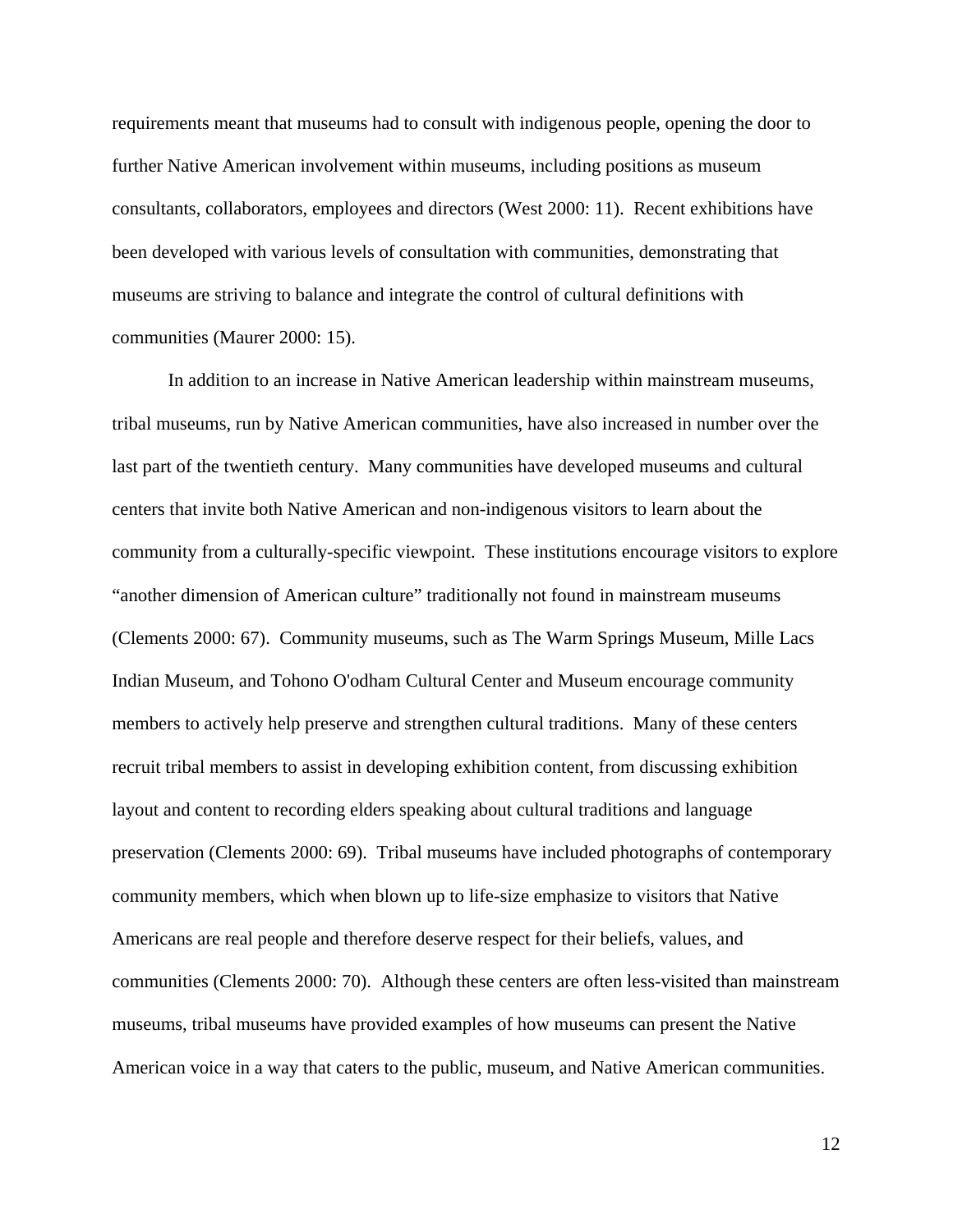While the mainstream museum community has acknowledged the need to improve techniques of representing Native Americans, the methods and degrees of implementation are still being explored. All museums face the issue of how to present visitors with the complex social and historical importance of Native American objects, origins, histories, and contemporary lives. Native Americans should have a prominent position in the conversation about Native peoples. This is beginning to take place in the shift in museum exhibit methods, with the movement toward collaboration with community members (Preucel, Williams, and Wierzbowski 2005: 9). Over the last two decades, museums have worked with Native Americans on issues of representation and interpretation within museum exhibitions. One such area has been the treatment of objects. Historically, objects in archaeology exhibits have often been placed in a model of evolution that leads up to modern inventions, implying that the objects are inferior to modern technology and useful only as items of curiosity. In contrast, many Native Americans view the connections between past objects and the present as important (Ames 2000: 83). Navigating these different interpretations are only part of the negotiations that still take place when developing exhibitions that include consultation with community members.

The early and mid-1990s saw a series of exhibitions installed across the country that featured content developed through consultation with Native Americans. These exhibits exposed visitors to "richer perspectives" on Native American communities and objects from museums' collections (Preucel, Williams, Wierzbowski 2005: 10). Included on this list of progressive exhibitions include the Arizona State Museum's *Paths of Life* exhibit (1992), the Seattle Art Museum's *The Spirit Within* (1995), and the Peabody Essex Museum's *Gifts of the Spirit* (1997). By consulting with members from the communities presented in the exhibits, these museums were able to provide their visitors with a more complex and intimate level of understanding of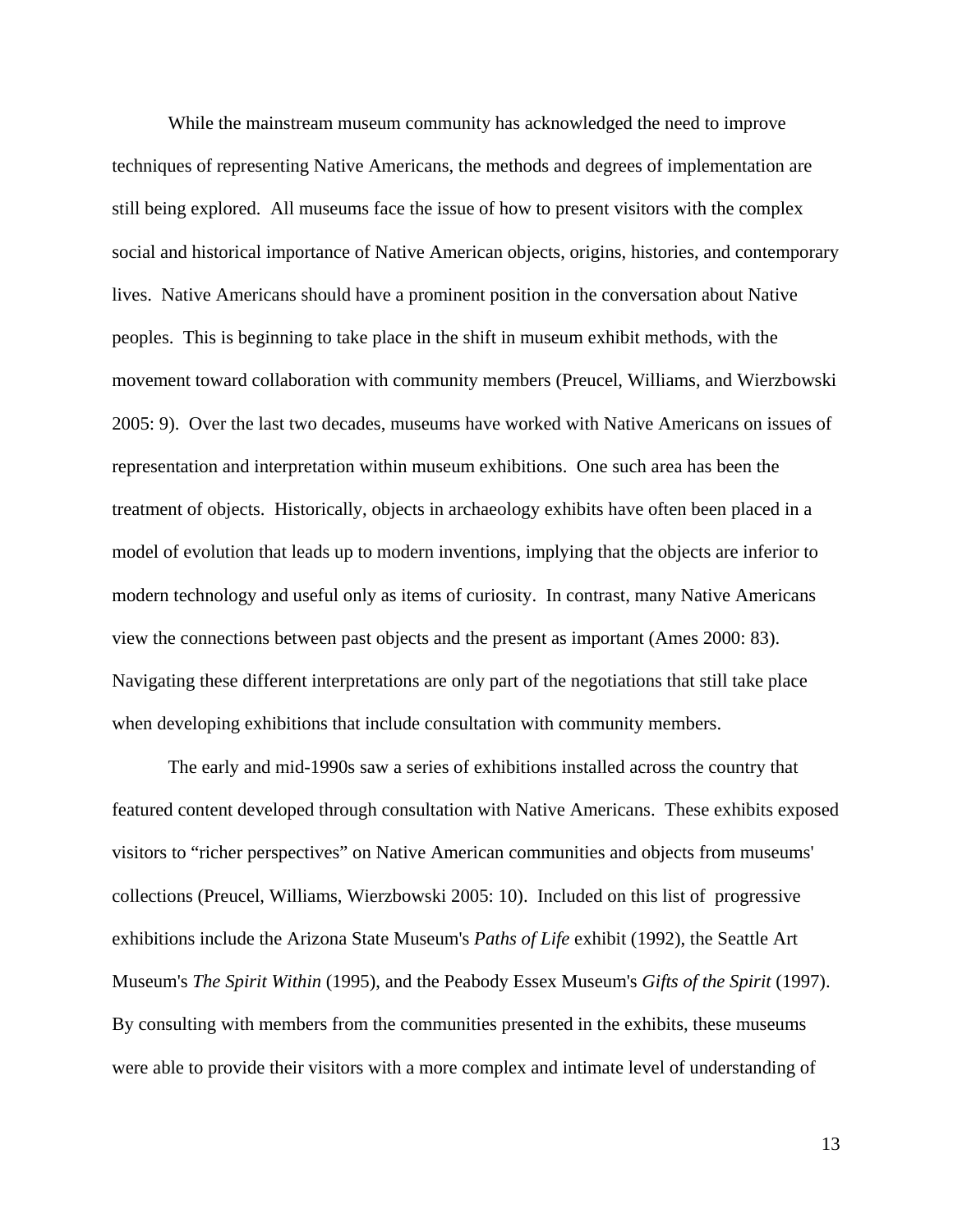Native American communities.

## **Approaches at NMAI**

The creation and implementation of the National Museum of the American Indian (NMAI) was a monumental step toward incorporating Native voices in museum exhibitions. Established in 1989 as part of the Smithsonian Institution, NMAI took over the vast collections of the Museum of the American Indian and began restructuring Native American involvement in mainstream museums. One of the most noticeable differences between NMAI and other museums is that NMAI is run on many levels by Native Americans. In addition to having a Native director, the museum's policies are guided by the voices and perspectives of Native Americans (West 2000: 7). While these policies impact everything from the relationships between the museum and Native American communities to the treatment of collections objects, they are especially influential in exhibit philosophy and practices.

Venturing away from traditional Western techniques of interpretation and display, NMAI exposes multitudes of visitors each year to indigenous perspectives. By replacing traditional techniques with Native American models of knowledge and interpretation, NMAI exhibits challenge traditional museum practices and confront stereotypes produced or legitimized by other "knowledge-producing institutions" (Archuleta 2008: 192). The exhibits displayed at NMAI provide visitors with pictures of Native American communities that challenge traditional images of Natives and question the authority of Western knowledge, which has traditionally dominated museums and privileged written history as the only accurate way to record the past (Archuleta 2008: 194).

In contrast, many NMAI exhibits share information from storytelling and oral history,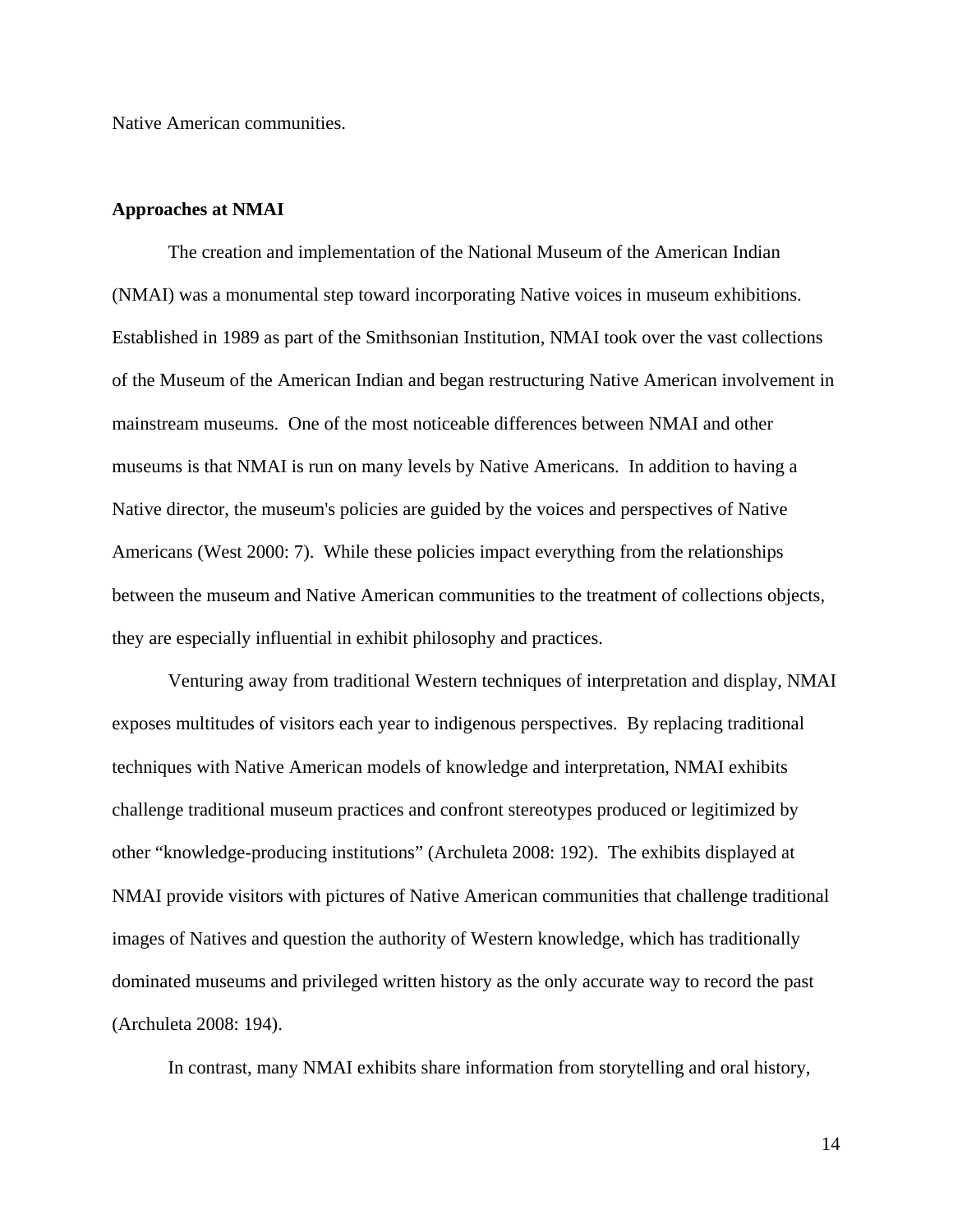authenticating these as valuable techniques of knowledge sharing. Instead of the traditional linear exhibit design, exhibits at NMAI are presented in the form of webs that radiate out but maintain multiple connections with the past, present, and future (Archuleta 2008: 191). This is similar to the way knowledge is imparted in many Native American communities. Another technique NMAI exhibits borrow from storytelling is explicitly saying less in the text panels, while asking visitors to actively participate by reading between the lines to find lessons from the exhibit (Archuleta 2008: 195).

Another theme that shows up in NMAI exhibits is the emphasis on cultural continuity. While many museum exhibits inadvertently disconnected Native American societies on display with contemporary Native communities, NMAI's exhibits emphasize that communities are everchanging and adaptive. These exhibits acknowledge, and perhaps even emphasize, connections between past Native American societies and contemporary communities. For example, the traditional artifacts many visitors expect to see in a Native American exhibit have been juxtaposed with contemporary Native American art, or the exhibit may present visitors with interpretations of collections objects by Native artists (West 2000: 9). This focus on cultural continuity emphasizes the importance of including Native American voices in interpreting the past, present, and future cultural experiences (West 2000: 8). Acknowledging cultural continuity in museum exhibits highlights the connection between past and present communities, establishing contemporary Native Americans as the descendants of cultures seen in the archaeological record. As descendants of these communities, it follows that Native Americans have an inherent right to provide insight and interpretation in the study of these communities. Museum exhibits should present these interpretations to the public.

In addition to addressing the need to provide Native voice in exhibits, NMAI has sought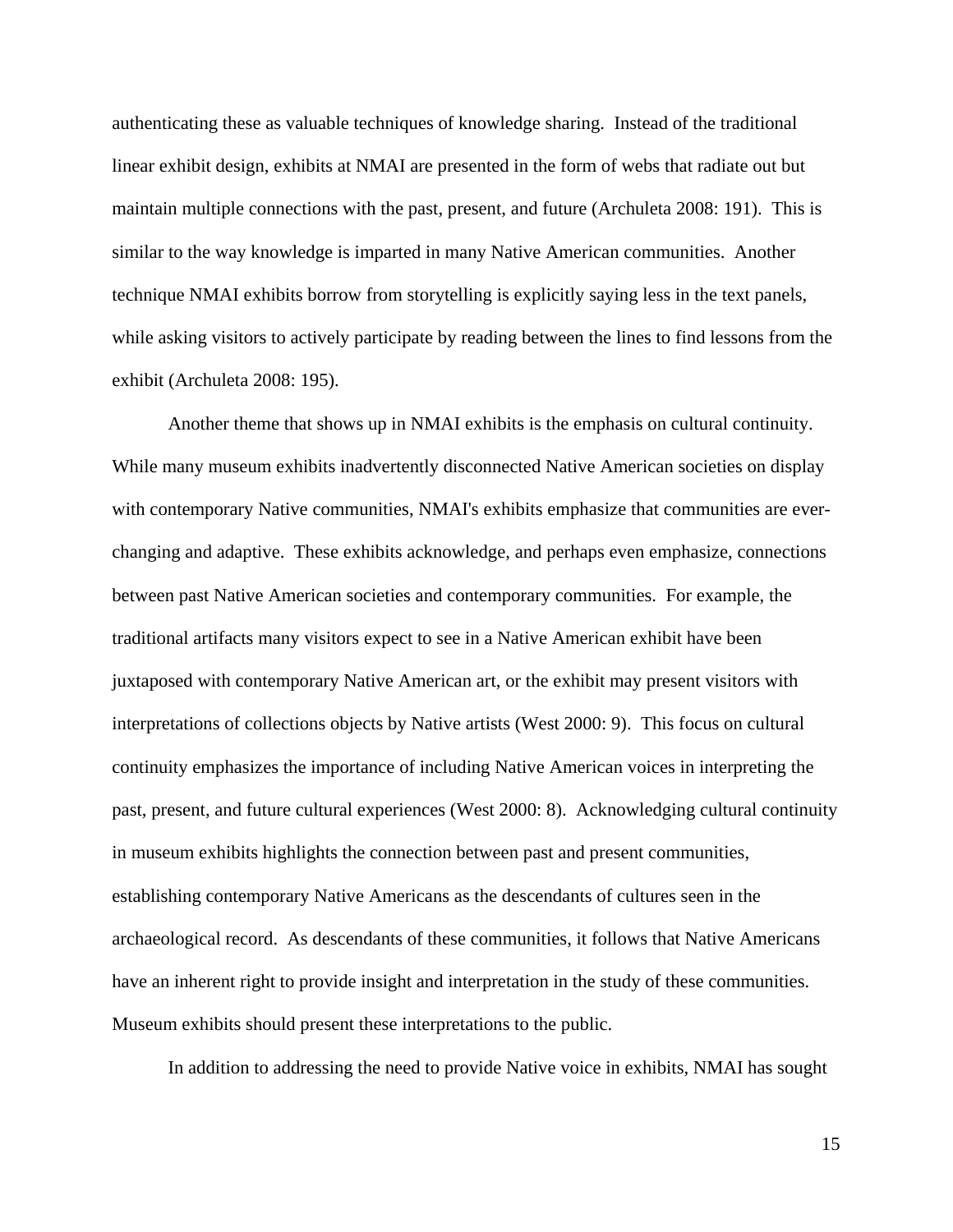to integrate a multiplicity of Native voices into the museum. There are well over 500 federally recognized tribes in the United States alone, meaning a single voice for all indigenous groups in the Americas is nearly impossible. Furthermore, certain tribes have historically received more attention in exhibits and determining which Native voice or voices should be presented in an exhibit is a sensitive debate. In contrast, NMAI has attempted to present numerous voices in their exhibits (Lonetree and Cobb 2008: xiii).

The National Museum of the American Indian has structured itself in a way that reflects indigenous knowledge and values. The ability of NMAI to embody indigenous communities has come from its commitment to Native American involvement and collaboration in all aspects of the museum. Collaboration between museums and Native American communities has the potential to benefit all parties involved – including the Native communities, the museum, and visitors. On a basic level, Native involvement in exhibit design allows a complex presentation of topics, meaning the visitor is exposed to the "subtleties of lived experience" in a way that cannot be created using only outsiders' information and interpretations (West 2000: 11). Collaboration with Native communities is a way to ensure that exhibit topics are presented with accuracy and appropriate cultural sensitivity. In its collaboration with Native communities, NMAI has emphasized forming consensus, accommodating communities, building trust, and working toward a common purpose (West 2000: 12). The museum has involved Native American museum specialists and colleagues and shared the decision-making process in all components of exhibit design, from planning the exhibit to interpreting the exhibit for visitors (Nason 2000: 41). In addition to forming exhibits for the NMAI building in Washington, D.C., NMAI has begun to work with Native American people in their own communities to address issues their tribes face (Gurian 2005: 15). Out of this trend of collaboration is a movement that views museums as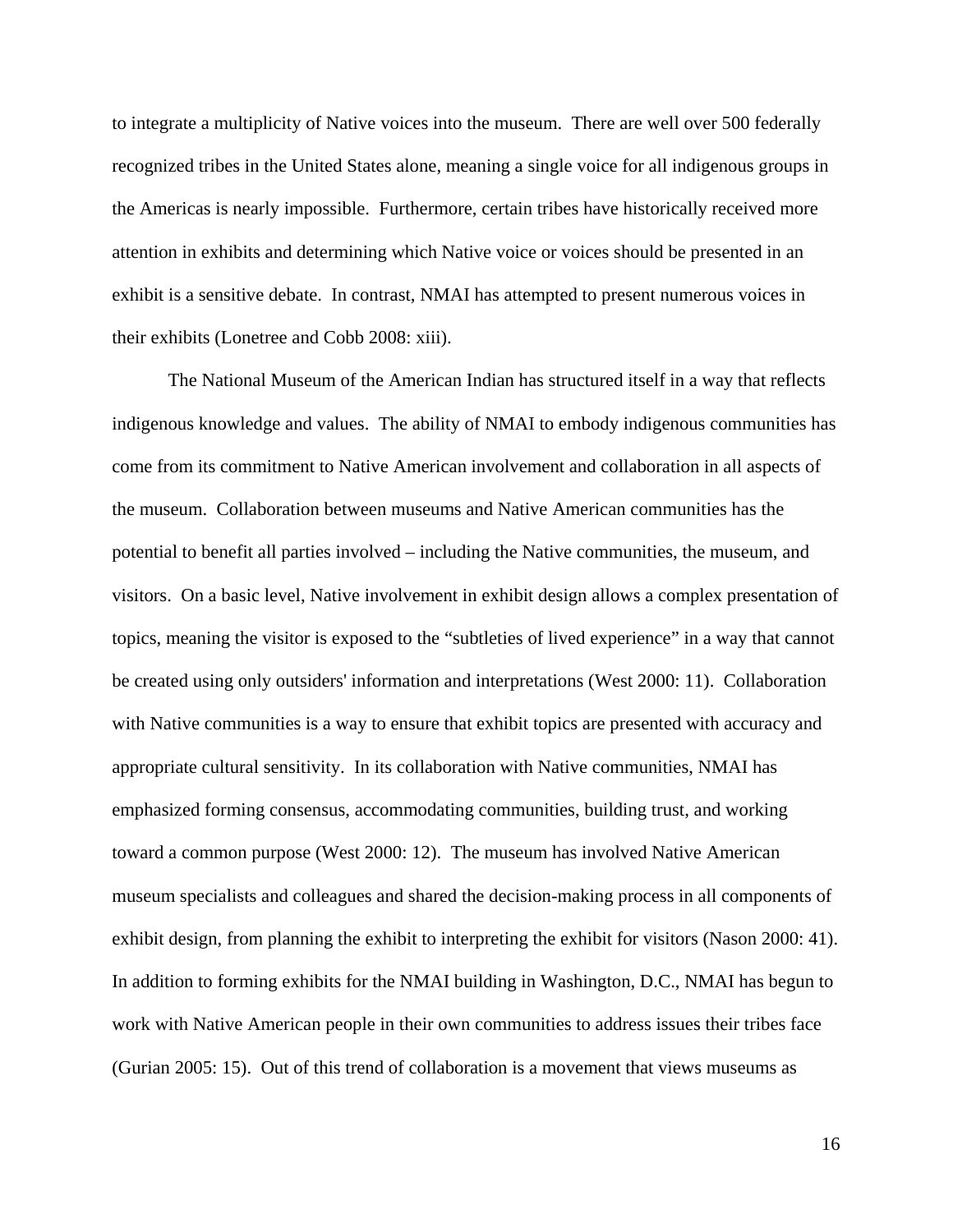facilitators that provide assistance to Native people in becoming "curators of their own culture," making sure that they do not direct or displace existing or potential Native leadership (Maurer 2000: 27; Camerena and Morales 2006: 84).

While significant steps have been made in the evolution of representing Native Americans in museum exhibits, there are still issues that must be addressed. Common complaints among non-Native museum curators have been that collaboration with Native Americans and accommodating their requests have limited the power of the curator, diminished the value of the curator's Western education and understanding of museum techniques, and limited what can be selected for presentation in an exhibit (Ames 2000: 73). These complaints indicate that there is work remaining to be done in the development and implementation of collaboration policies.

## **NMAI Exhibitions**

The exhibitions put together for the National Museum of the American Indian's 2004 opening served as a statement to visitors that this museum space was experimental, a new kind of representational space that attempted to go beyond previous museum exhibits. These exhibits signal to visitors that they are in a Native American museum space like they have never seen before (Smith 2008: 138).

*Our Lives: Contemporary Life and Identities* was the result of consultation with representatives from eight different Native American communities. Community representatives and museum curators worked to highlight attributes that contribute to the community's sense of identity. Both museum and tribal parties worked toward negotiating a balance of authority in the exhibit's creation and content, ultimately trying to find a way to represent the communities'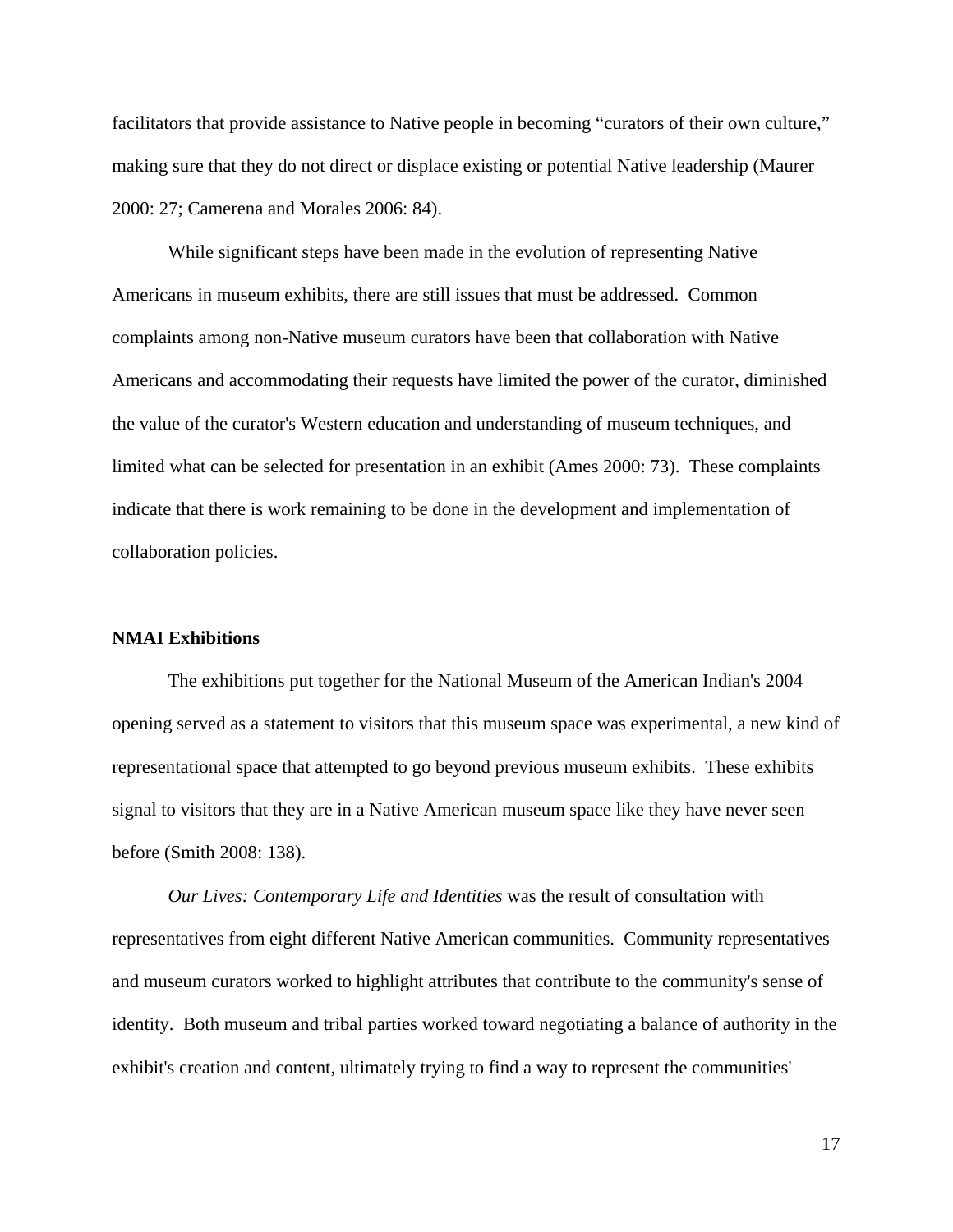voices (Lamar 2008: 144). The end result was a "complex, transitional, and maturing" representation of the communities in which everything from exhibit content to space-allocation was approved by community members (Lamar 2008: 147). While museum staff was involved in the exhibit development process, decisions about exhibit content were approved or vetoed by the community representatives. Even if certain topics may have worked well in the exhibit, the topic was left out if the representatives deemed it inappropriate for display (Lamar 2008: 147). This process of determining what topics were sensitive and which were appropriate to share in the exhibit stirred up debates among people from the same community, further indicating the complexity of exhibit design through collaborative process (Lamar 2008: 157).

NMAI wanted community members' involvement in designing *Our Lives* to be readily apparent to visitors. Exhibit text panels were attributed to specific authors, hiding the many hands involved with the "editorial processes of exhibition design" but symbolizing to the public that Native people have the right to self-interpret and represent their communities (Lamar 2008: 154). In addition to the exhibit's text panels indicating community involvement in exhibit design, the exhibit's media also portrayed the voice of Native Americans. Topics that were too complex for text panels were presented to the public via recorded first-person interviews, providing further indication to the visitor that Native Americans were directly involved with the creation of the exhibit (Lamar 2008: 155).

While not an exhibit in the traditional sense, *Who We Are* is a film that was produced for the opening of NMAI that exposes visitors to Native American voices. Opening in English, the film soon switches over to Native American languages and focuses on several themes that were selected by museum staff as relevant to groups across Native America. Filmmakers then captured various indigenous perspectives, attempting to create a present-day portrait of Native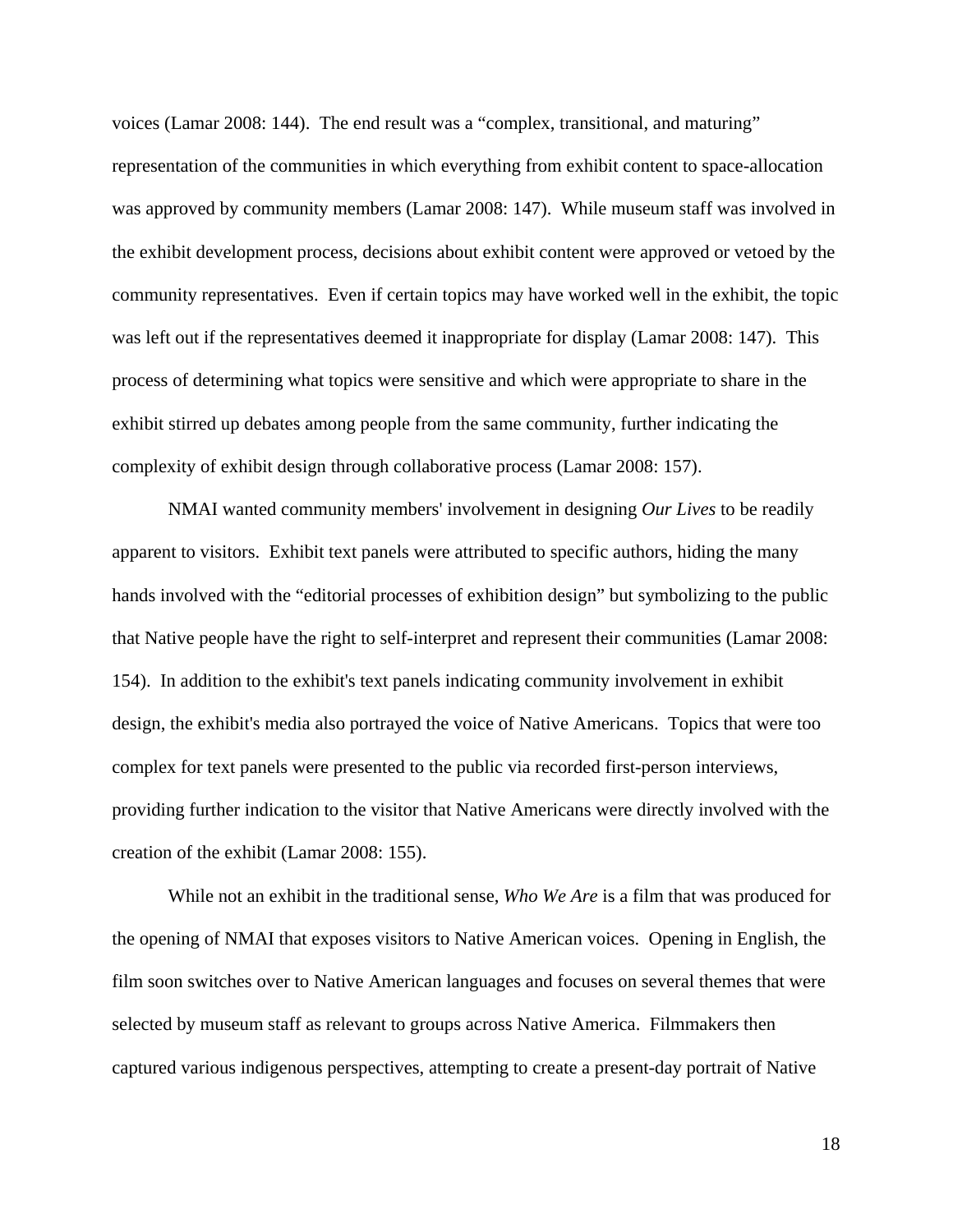American communities (Singer 2008: 166-168). The museum originally looked for Native filmmakers to shoot footage for the film, but ended up hiring non-Natives to shoot the majority of the film while commissioning local filmmakers for supplemental footage (Singer 2008: 171). Intended to be one of the first experiences a visitor has at NMAI, *Who We Are* prepares visitors to let go of the Native American stereotypes they may hold going into the museum, open to experience a new representation of Native peoples and contemporary indigenous life (Singer 2008: 170).

It is also worth mentioning the inaugural exhibition *Our Peoples: Giving Voice to Our Histories*. As the title suggests, the exhibit was a way for Native Americans to tell their own histories and perspectives. The exhibit's creators attempt to reverse the anthropological gaze so that it is not just Native Americans who are on display, but also the actions and motivations of colonists and other Western individuals who shaped (often in a harmful way) the state of contemporary Native America (Smith 2008: 138). The exhibit even turns a critical eye on the museum itself by examining the tools of collector George Gustav Heye, out of whose collection NMAI is built (Smith 2008: 140).

#### **Non-Exhibit Features at NMAI**

Exhibitions at the National Museum of the American Indian on the National Mall in Washington, D.C. are only a small percentage of the visitor's experience. In fact, some might complain that the space is inadequately used and more exhibits should be installed. The remainder of the facility is used for hosting public programs and creating an indigenous landscape through architectural features, outdoor gardens, and a cafeteria that specializes in Native foods. Several symposiums have been hosted by the museum that address critical issues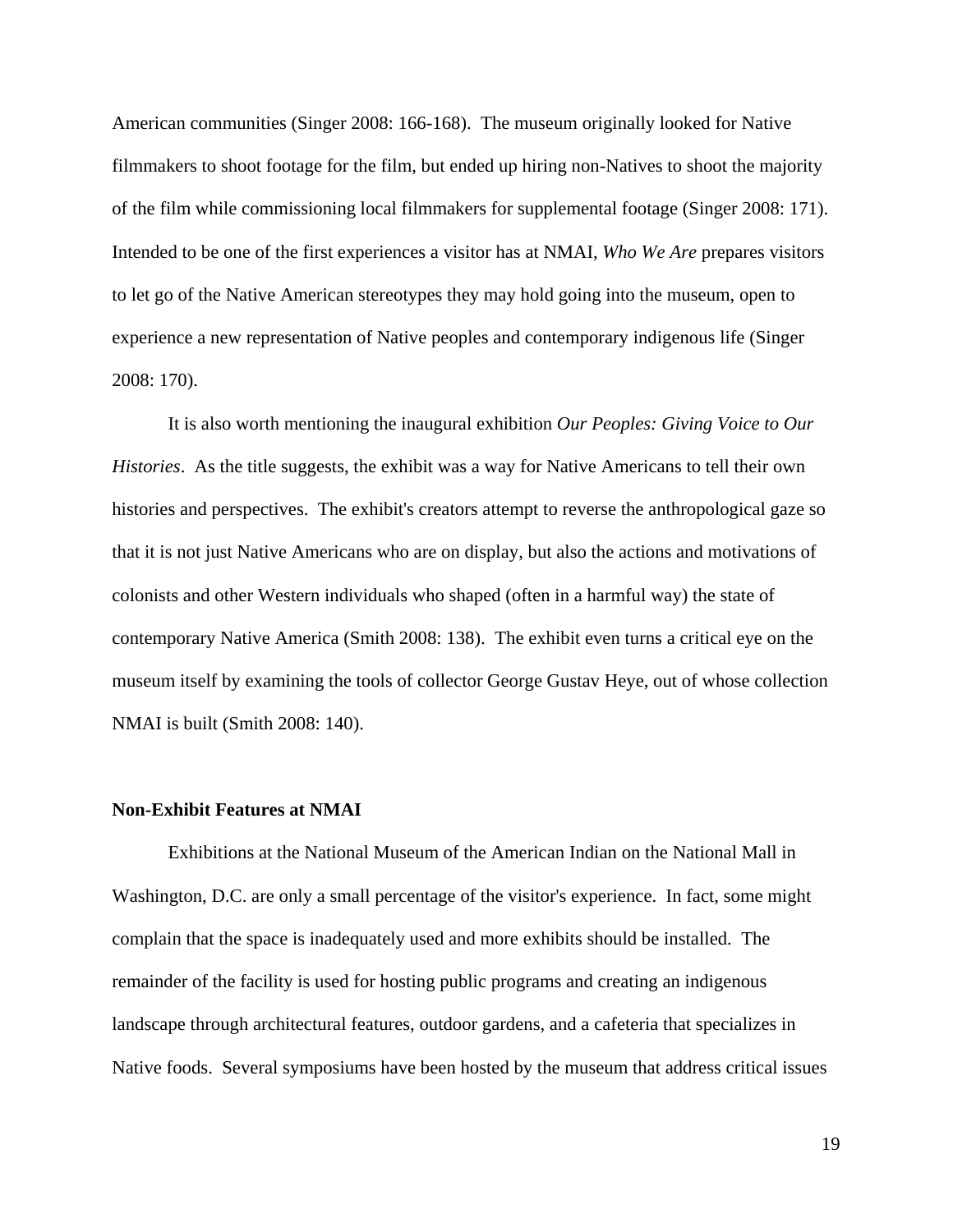in representing Native Americans. These symposiums and the articles that stem from their discussions are leading the national discussion of how to represent Native Americans, how to collaborate with indigenous groups, and what role Natives should have in the museum community. The events and experiences that NMAI provides beyond exhibits exposes the public to unique and experiential forms of Native identity, values, and voice.

#### **Importance of NMAI on a National Level**

While the National Museum of the American Indian was not the first museum to utilize progressive techniques in representing Native American voices, the creation of the museum is important because it symbolizes a readiness at the national level to listen to Native Americans. In a prominent location on the National Mall, the museum announces to the mainstream public the struggles that Native Americans have faced since contact with Western society over 500 years ago, struggles that have evolved into problems contemporary Native communities still face. The museum was given the last open spot on the Mall, indicating that the American government acknowledges the need to include Native American voices in the discussion of American history despite the uncomfortable memories this brings up (Smith 2008: 132). The museum's location on the Mall also demonstrates to the public that NMAI is a place of power, a space to be respected (Archuleta 2008: 200). In this place of empowerment, Native people have a public space for self-representation that signals to the American public that they (and not Western society) are the authorities of their own cultures.

 The museum is at the forefront of a shift in epistemological authority, where Western ways of knowledge are beginning to be balanced and even replaced with Native forms of knowledge (Sandahl 2005: 38). On a national level, Native Americans are rejecting the ways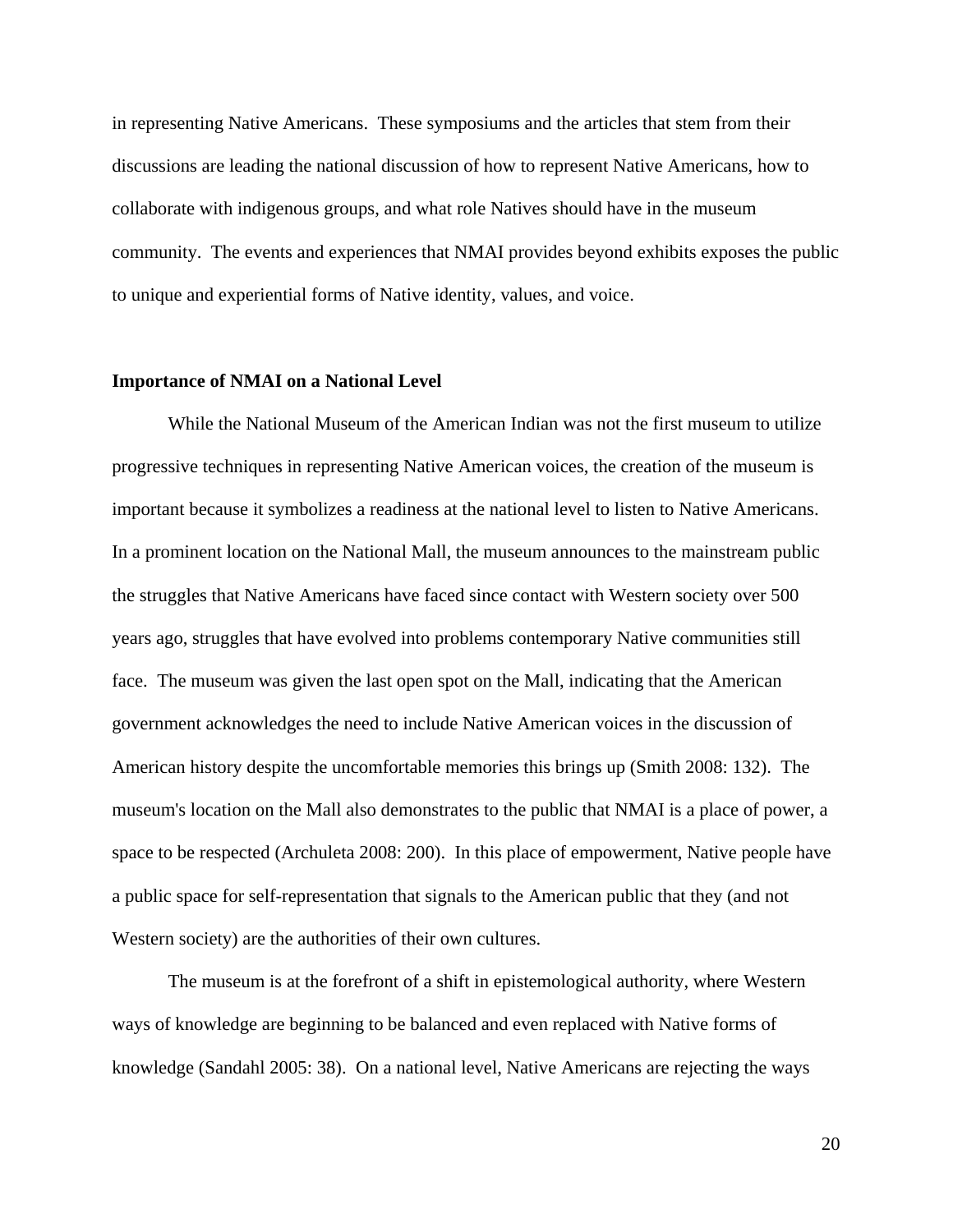that museums have traditionally treated Native objects, instead treating them as "living entities" and changing the way the objects are handled, interpreted, and displayed (Sandahl 2005: 28). Because of NMAI, museums across the country are beginning to shift their structure from "repositories of past cultures" to "dynamos of new creativity" (McDonald 2005: 41). Since the public perceives museums as authentic knowledge-holding agencies, museums are the perfect facility to use in the international movement to listen to indigenous peoples. The process of changing museum practices begins with the demonstration that new practices are possible and effective. NMAI's policies and institutional structure have encouraged other museums to open their collections to Native Americans, relinquishing sole "ownership" in favor of joint custody or cultural stewardship with tribal communities (Sandahl 2005: 28). Prominent museums, such as the National Museum of American History, are following NMAI's footsteps and acknowledging the validity of indigenous oral history and forms of knowledge (Maurer 2000: 26). The successful empowerment of Native American voices at the Smithsonian, perhaps the most wellrespected museum in America, will serve as a catalyst in unsettling traditional museum practices at smaller museums throughout the rest of the country (Sandahl 2005: 37).

#### **Hallmarks of Native Voices**

There are many hallmarks of Native American voices that can be found in museum exhibits. These can be as simple as bilingual text panels, where information is relayed in both the indigenous language and English. A direct, and perhaps the most effective hallmark that suggests Native voice is the inclusion of first person narratives. These narratives may appear as written explanations or interpretations penned by a community member, traditional stories and oral histories, or quotations captured in either audio or written format and relayed to visitors.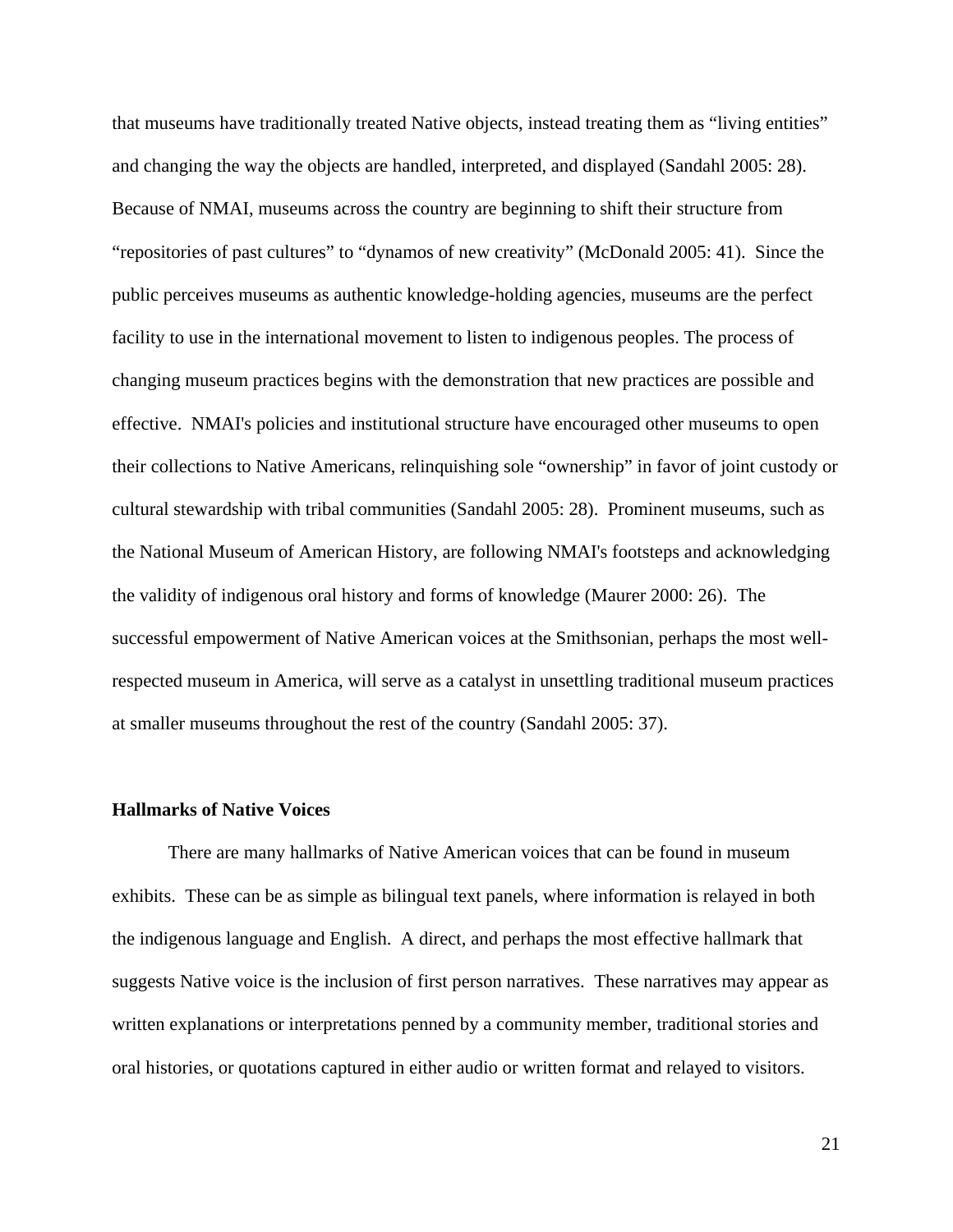Exhibits that contain balanced explanations from both museum curators and tribal members and cite the speaker are an effective way to include the Native American voice and demonstrate that indigenous ways of knowing and understanding are equally authentic to their Western counterparts. Exhibits that present stories from the lives of individuals have a powerful impact on visitors, facilitating a connection in the visitor's mind between themselves and the community members. These connections are one of the most powerful ways to encourage the visitor to reconsider previously held stereotypes (Preucel, Williams, and Wierzbowski 2005: 19).

Photographs are another way to document and relay to museum visitors the Native American point of view. When taken by community members, photographs can be a powerful way for indigenous people to capture their own values for sharing with people outside of their community. Photographs are also highly effective in connecting the visitor to the exhibit content – their visual nature creates a tangible connection that can greatly impact the visitor. Photographs can also be used to document the collaborative process of exhibit development, emphasizing the exhibit's shared authority and diverse viewpoints.

Live interpretations are another highly effective way of presenting Native American voices in museum settings. Guided tours or public programs led by indigenous people demonstrate to visitors that the museum is making an effort to listen to Native communities and to present Native voices to the public. Live interpretations by indigenous people, traditional stories, labels written by community members, and photographs are used individually or in combination in many museums to present Native American narratives. What varies among museum exhibits is the level of authority and emphasis these narratives are given.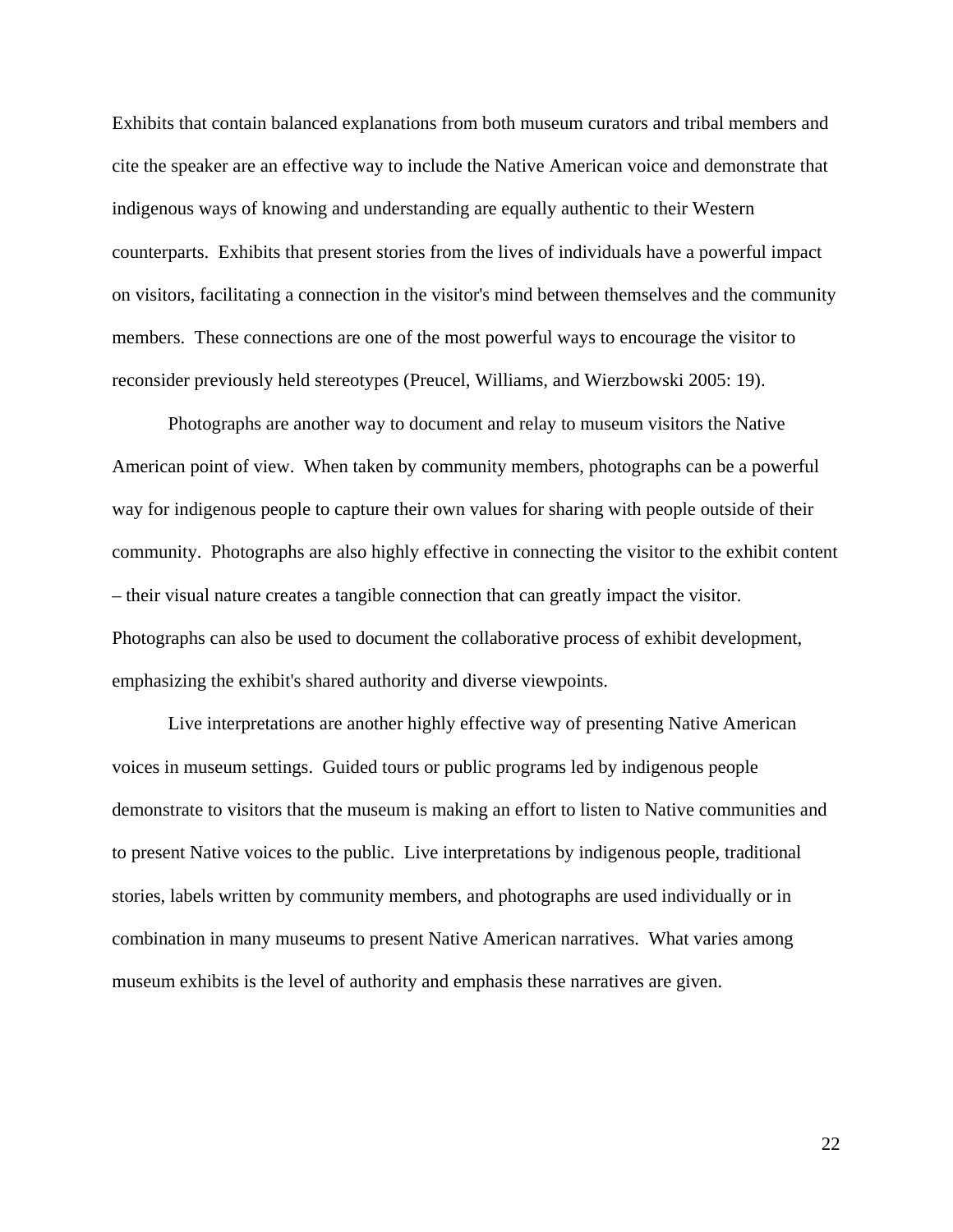# **Museum of Northern Arizona**

The Museum of Northern Arizona is a regional museum that focuses on the natural and cultural history of the Colorado Plateau. *Native Peoples of the Colorado Plateau* is an exhibit that presents visitors with information on the various groups of indigenous peoples that have called the Colorado Plateau home over the past 12,000 years. The exhibition showcases artifacts from the museum's collections and was designed by Ralph Appelbaum Associates, an international interpretive museum design firm. While *Native Peoples of the Colorado Plateau* has several hallmarks of Native voice, it is the earliest installed of the three exhibits examined in this research and it noticeably (and understandably) lacks more contemporary and effective techniques of representing Native Americans.

A large plaque at the beginning of *Native Peoples of the Colorado Plateau* acknowledges the people involved in the creation of the exhibit. No community members are listed as having been consulted or collaborated with during the exhibit's creation. Walking further into the exhibit, the visitor finds the "Orientation Wall," which provides a chronological summary of the characteristics associated with archaeological time periods and social organizations. The chronological nature of this part of the exhibit indicates the exhibit was created with a preference for a Western lineal sense of order. This chronological exhibit style is expected, perhaps even preferred, by most non-Native museum visitors because it fits into the Western way of understanding the world.

While the cultural groups of the Colorado Plateau are displayed in a chronological order, no connection is established between the prehistoric groups and today's Native American communities. Although unintentional, this suggests to visitors that there is cultural discontinuity and fails to demonstrate that today's Native Americans have strong ties to the groups examined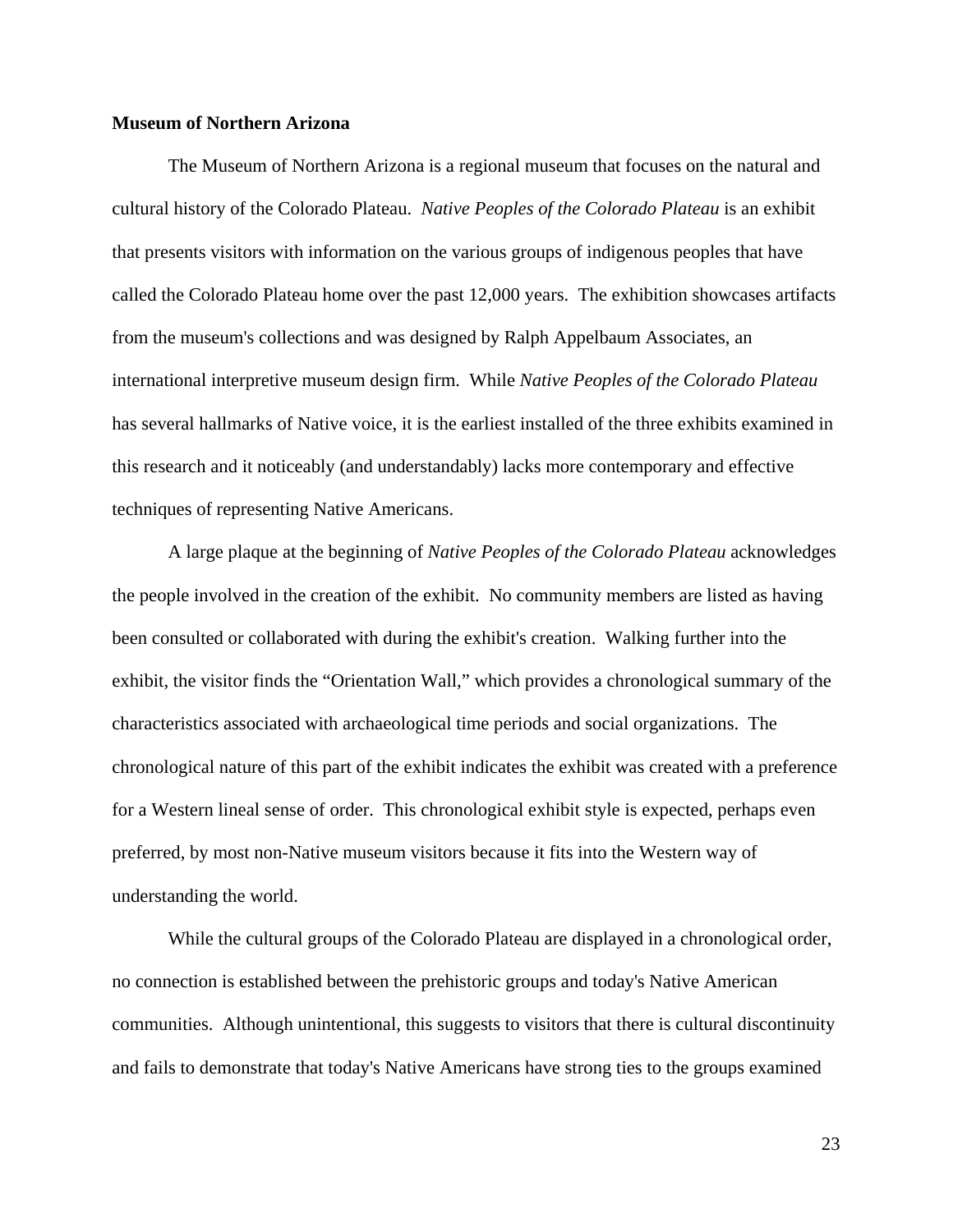in the archaeological record and therefore have a unique authority to discuss these communities. At the time *Native Peoples of the Colorado Plateau* was created, it was not standard practice to collaborate with Native American communities in exhibit creation, let alone present exhibit contents from an indigenous point of view. Instead, the exhibit was created using the traditional viewpoint of the museum curator or Western archaeologist, an exhibit technique standard for the era of the exhibit's installation.

Photographs of important archaeological sites are displayed throughout the exhibit, as are pottery and baskets. Toward the middle of the exhibit is a piece of a Hopi mural from Awatovi, and a photograph of the mural being worked on by conservationists. A short background, from a Western archaeologist's viewpoint, is provided on kiva murals of the Southwest. While kiva murals are an interesting and highly discussed topic within Southwest archaeology, a Hopi interpretation or explanation of the mural would have balanced the exhibit content and greatly added to the visitor's overall experience.

Following the archaeology gallery is the ethnology gallery, which provides descriptions of the Native American groups who presently occupy the Colorado Plateau, including the Hopi, Zuni, Navajo and Pai. All of the community descriptions are located in a single gallery space, and provide a survey of the indigenous groups in various degrees of detail. Most of the community panels have at least one quotation from a community member – however the Zuni panel has none while the Hopi has many. Some of the quotations provide Native interpretations of certain activities or objects. It seems that the visitor might connect more with the quotations and exhibit contents if they were provided with a small image of the speaker, encouraging a more intimate connection. Most of the exhibit panels focus on cultural features that the curators appear to have selected as symbolic of each community. At the end of each set of community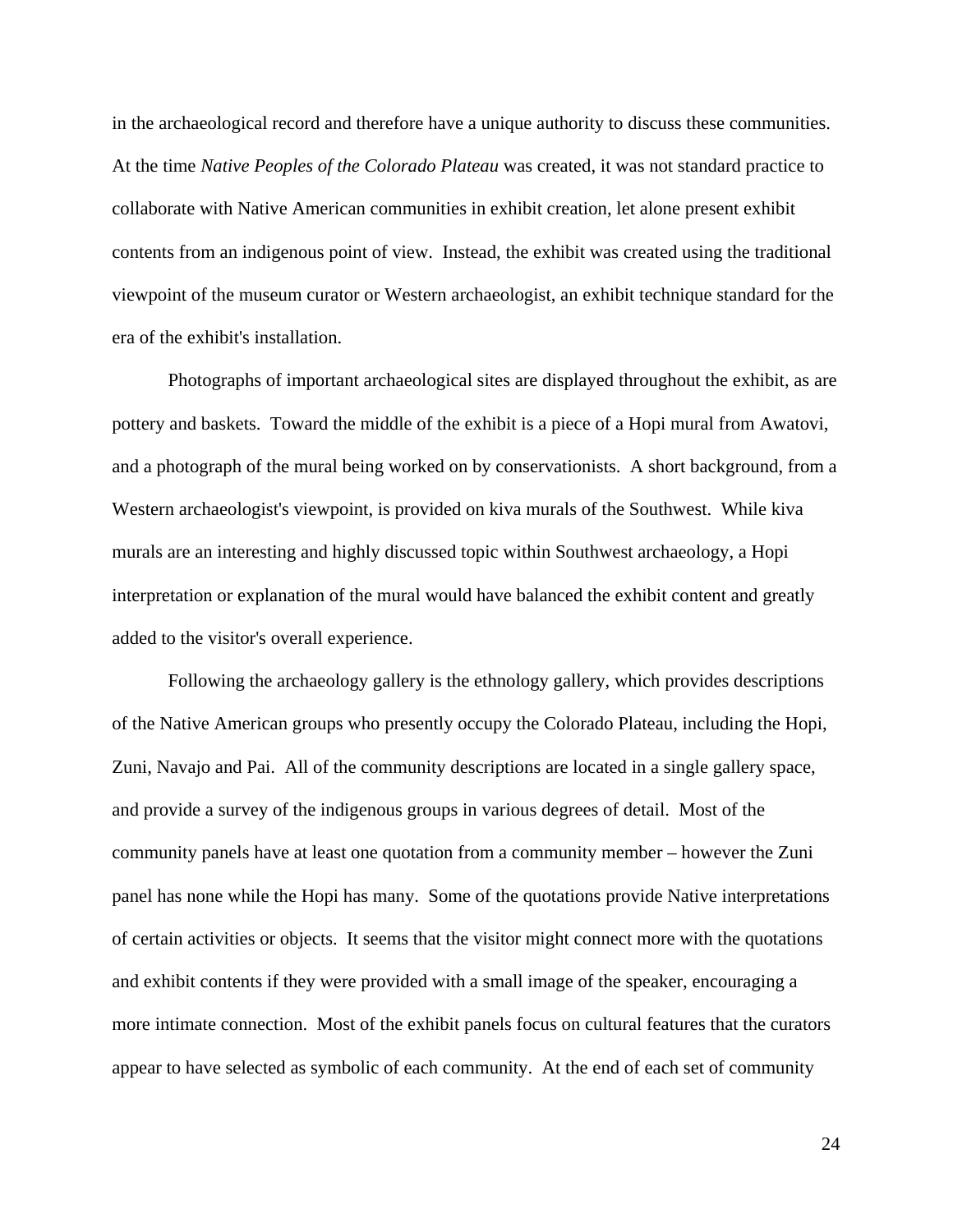panels is a short description or reflection on the contemporary lives (late 1970s) of community members. Later exhibits at other museums follow this layout pattern, but begin to place a larger emphasis on the contemporary lives of community members.

In *Native Peoples of the Colorado Plateau*, the archaeologist's viewpoint is presented as the ultimate authority with Native American voices as supplemental. Although this pattern of exhibit design was standard for the exhibit's era of installation, it is no longer adequate for presenting Native Americans. The exhibit shows limited signs of Native voice in the inclusion of quotations from community members, signaling an early step toward integrating Native American voices in exhibits.

### **Paths of Life**

*Paths of Life: American Indians of the Southwest* is a permanent exhibition at the Arizona State Museum that covers Native American communities of Arizona and northwest Mexico. The exhibit covers the origins, history, and contemporary lives of ten groups: the Seri, Tarahumara, Yaqui, O'odham, Colorado River Yumans, Southern Paiute, Pai, Apache, Navajo, and Hopi. Each community has a small sub-gallery within the exhibit where themes unique to their people are presented.

After over ten years of consultation with Native peoples, the exhibition was installed in two segments with the first half mounted in 1992 and the second half in 1993, according to Nancy Parezo (personal correspondence, 2008). *Paths of Life* was created using techniques of representation and exhibit development that were progressive for its time. For the purposes of discussing *Paths of Life*, "contemporary" encompasses roughly the 1980s and very early 1990s.

Both historic and contemporary photographs of community members were used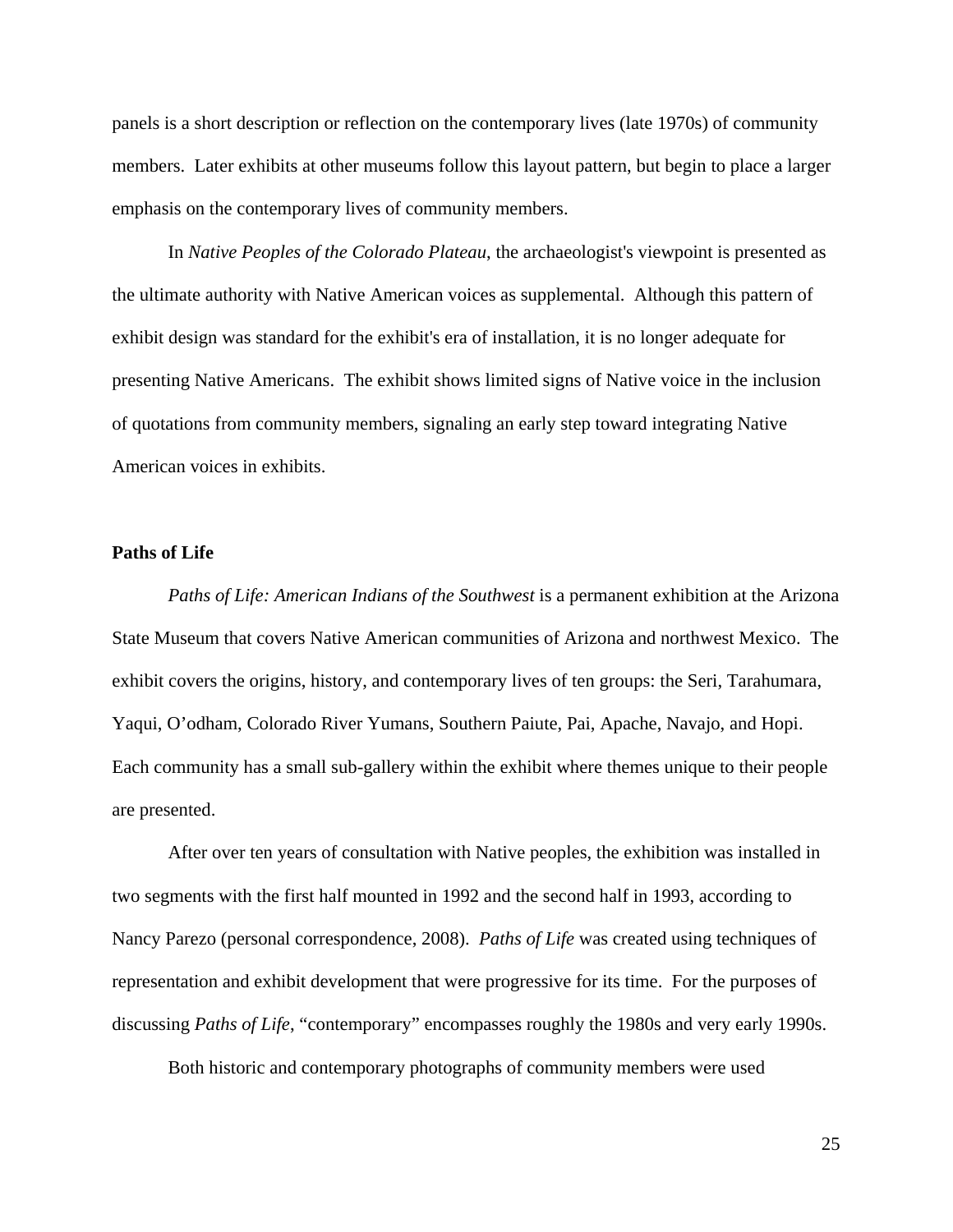throughout the gallery, demonstrating the continuity and evolution of traditions. Direct quotations from community members were included in almost all of the sub-galleries. These quotations appeared in text panels, object descriptions, and audibly in videos and sound clips and addressed the exhibit's material and thematic contents. Interspersed with the quotations and curatorial narrative on the exhibit's text panels are excerpts from poems, songs, and creation stories. These quotations, stories, and writings present the community's understanding of their origins and other important facets of their culture.

In addition to text panels and artifacts in displays, *Paths of Life* has several exhibit features that engage visitors in other manners. Life-size dioramas that bring to life thematic elements from the exhibit can be found in the Yaqui, Apache, and Navajo sub-galleries. The dioramas in the Yaqui and Navajo sections include reminders that even though many modern conveniences have been adopted, the fundamental tenets of their communities are still remembered and preserved. Films are also used throughout *Paths of Life* to provide an additional way for visitors to experience the exhibit's contents. Prior to entering the exhibit, visitors are able to watch a short film that shows both historic and contemporary footage of people from the communities in the exhibit. This film serves not only as an introduction to the exhibit, but provides an additional way for visitors to experience the communities and themes addressed in the galleries. Additional films, providing further insight into cultural practices, are found in other parts of the gallery.

 On occasion, the Arizona State Museum will invite Native American speakers, artists, and leaders to public programs. These events provide visitors with an immediate demonstration of cultural vitality, a forum for Native topics, and a live version of Native voice. While many of the techniques employed in *Paths of Life* are no longer cutting edge in the museum world, they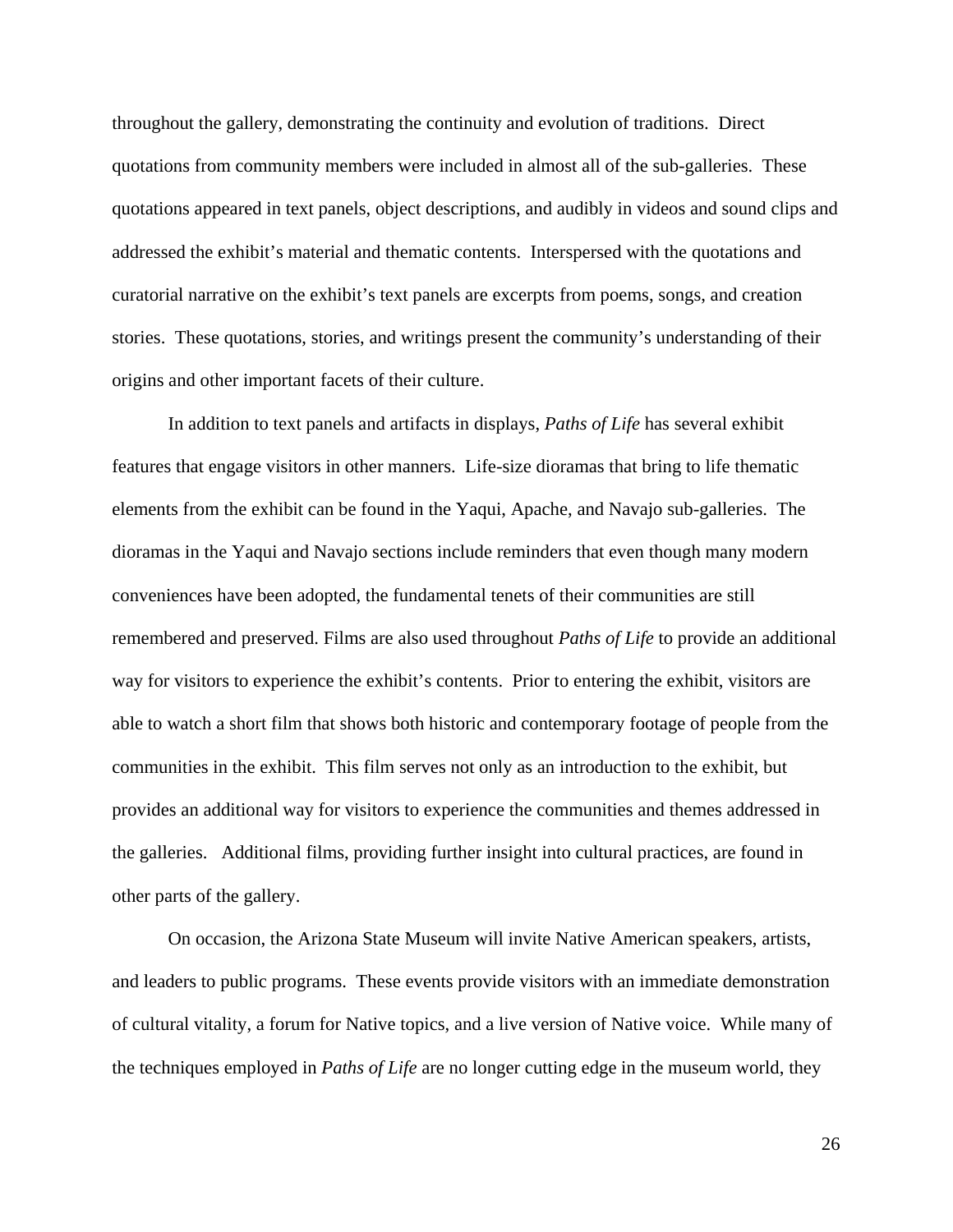were important steps in improving the representation of Native American people. Exhibitions like *Paths of Life* provided alternatives to traditional exhibit development and techniques of representation, offering the framework for the development of progressive indigenous museum exhibits like those found at the National Museum of the American Indian and the Heard Museum.

#### **Heard Museum**

The entire Heard Museum in Phoenix is dedicated to the arts and cultures of Native American communities. When considered next to the Museum of Northern Arizona and the Arizona State Museum, the Heard Museum appears to have more resources available for exhibitions and public programs. Additional resources mean that the museum is able to offer its visitors high-quality exhibits that are updated and replaced more frequently, translating into more opportunities for the museum to utilize progressive techniques of representing and collaborating with Native American communities.

While there are currently many exhibits that address Native American communities, for the purposes of this research the exhibition *Home: Native People in the Southwest* will be examined. The installation of *Home* was the result of a \$7.6 million project that included renovation of the gallery space. *Home* highlights vast quantities of objects from the museum's collections in an aesthetically pleasing exhibit style. It is hard to overlook the financial resources that made these rich displays possible as one walks through the exhibit. Visitors are first met by a large art installation done by two Pueblo artists – Tony Jojola (Isleta) and Rosemary Lonewolf (Santa Clara/Tewa). This glass and ceramic installation serves as an early indication to visitors that the rest of the exhibit will place a heavy emphasis on the art and material culture of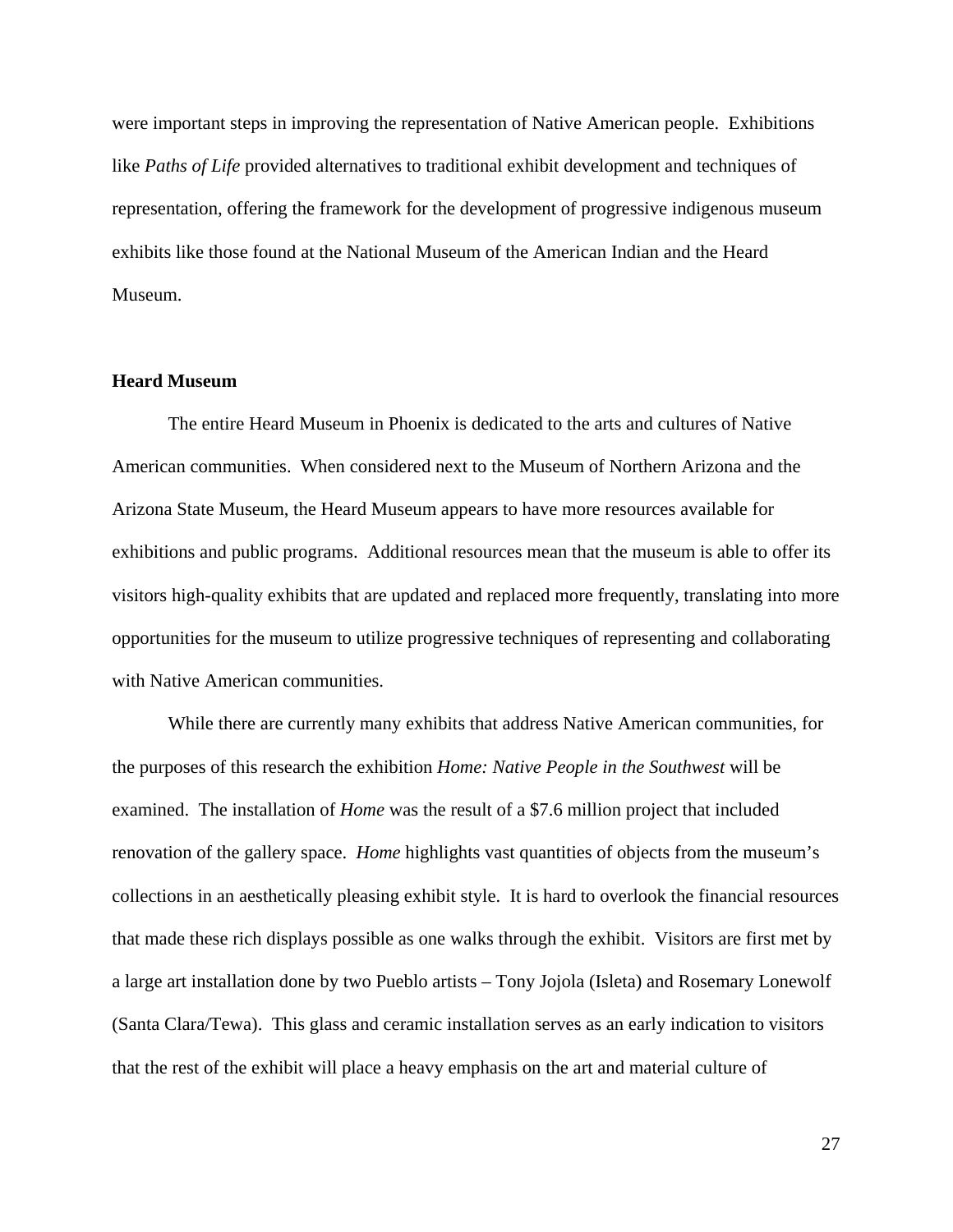showcased communities.

The exhibition is comprised of smaller sub-galleries that feature individual tribes, similar to the organization of *Paths of Life* at the Arizona State Museum. These sub-galleries signify that even though there are common themes across Native American communities, the tribes are ultimately separate entities with unique characteristics that shape their identity. Text panels with quotations from community members that highlight important themes within each community are installed throughout the exhibit. Labels accompanying many of the objects contain descriptions authored by community members. These descriptions represent voices from within the Native American community and demonstrate to visitors that indigenous people hold authority within the museum and that community knowledge is equal to or perhaps more valuable than curatorial interpretation. Poems from the communities were also collected and included in the exhibit.

The unique use of several dioramas in *Home* is also reminiscent of *Paths of Life*. In *Home*, there are dioramas of a Pueblo oven, a Hopi piki room, a Navajo Hogan, and a Yaqui ramada. These life-size representations of distinctly Native American settings create an illusion for visitors of immediate experience. Like in *Paths of Life*, contemporary objects are placed alongside traditional objects demonstrating the continuity, adaptation, and contemporaneity of the community's practices.

In addition to containing textual evidence for consultation with community members, *Home* utilizes multimedia stations to engage the visitor in their learning experience. These small interactive multimedia stations are set up throughout the exhibit and their technology entices visitors to actively explore the stations' topics. An entire room of multimedia activities is placed halfway through the exhibit, creating a break in the visitor's experience by providing a new way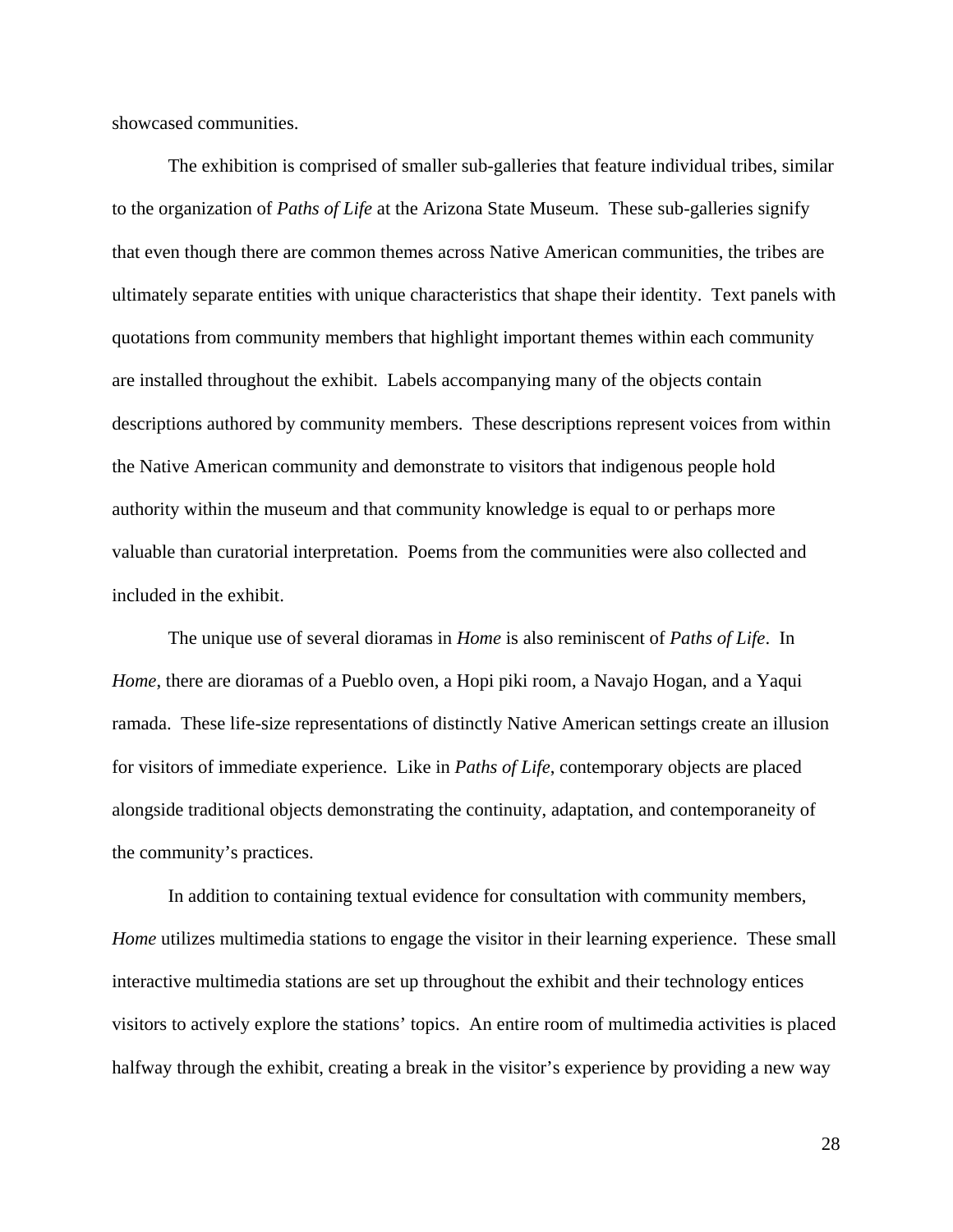to interact with the exhibit's content. In this room visitors are invited to watch a film titled *Home*, by filmmaker Dustinn Craig (White Mountain Apache), with footage of Native Americans from across the Southwest discussing the importance of land and the concept of home. The presentation of quotations and selections from interviews with Native people not only demonstrates to visitors that Native Americans were involved in creating *Home*, but they also establish Native voice as an authority on indigenous people. This room also invites visitors to browse through Native American newspapers, magazines, and radio broadcasts that spotlight contemporary Native communities as well as provide visitors with exposure to the voices of numerous contemporary Native Americans.

Guided tours led by Native American interpreters are offered through the *Home* exhibit for museum visitors. While this public program is not part of the exhibit installation, it is demonstrative of the Heard Museum's dedication to presenting Native American communities with a space to share important aspects of their cultures with mainstream society and other indigenous groups. This commitment to providing indigenous peoples with a prominent space for self-representation is similar to the mission adopted by the National Museum of the American Indian.

# **Discussion**

 The presence of Native American voices in museum exhibits can be felt in numerous ways which have numerous benefits. Each of the three exhibits that was examined revealed varying degrees of indigenous perspective and community consultation. The earliest exhibit, the Museum of Northern Arizona's *Native Peoples of the Colorado Plateau*, was completed prior the majority of debates that have taken place over Native American representation in museums.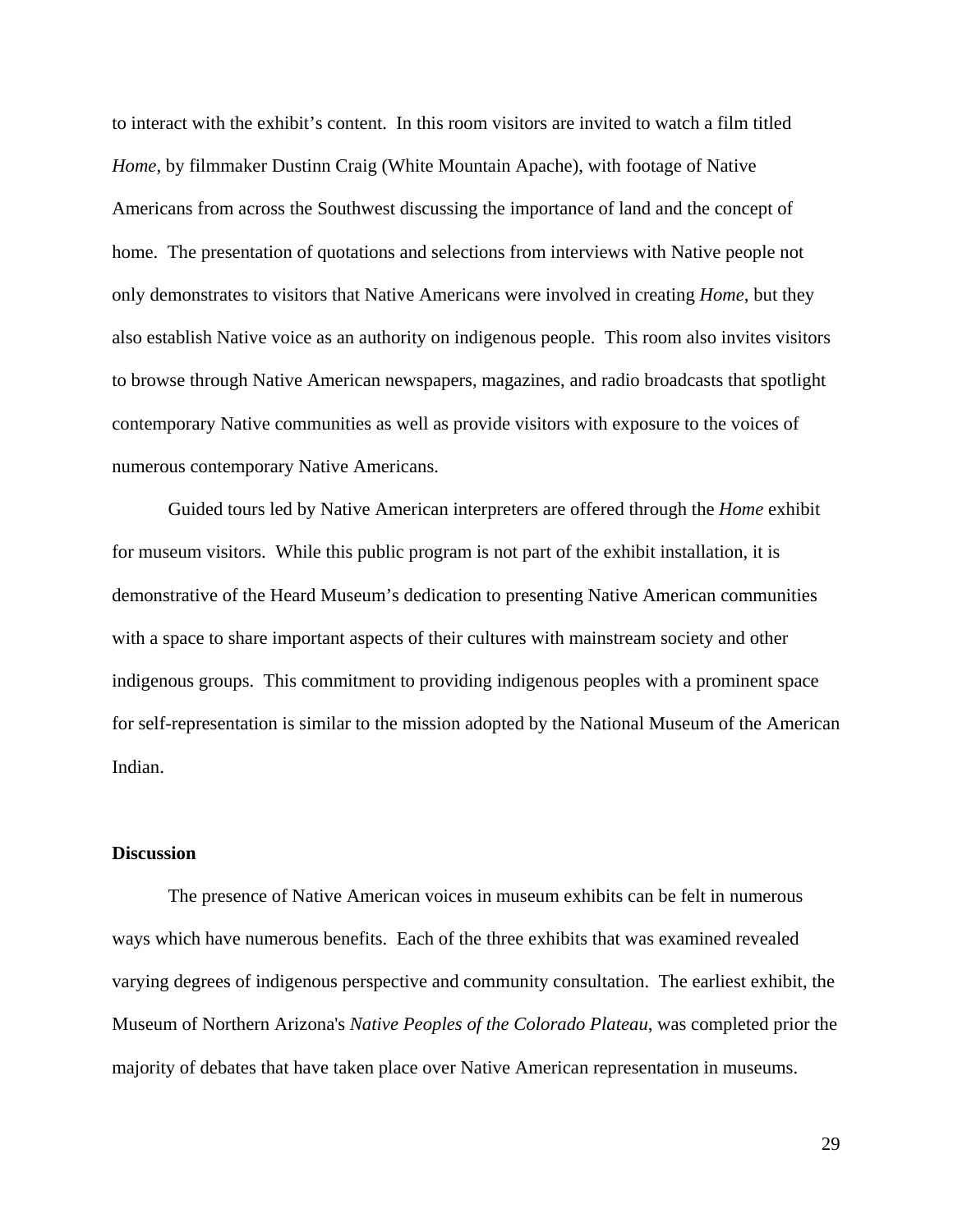Exhibit curators developed an exhibit that largely reflected Western display practices, however there was an effort to introduce Native narratives into the exhibit. The quotations included in the exhibit indicate that the exhibit curators were interested in providing visitors with Native views in the exhibit contents. Addressing contemporary issues within the communities was also a way that the exhibit demonstrates to visitors that Native people were involved on some level in the exhibit design process.

 Over a decade later, *Paths of Life* was installed at the Arizona State Museum and demonstrated significant improvements in the representation of Native American communities. The research and consultation that took over a decade to complete resulted in an exhibit that not only contained quotations from community members and information on contemporary issues, but most importantly asked community members what they wanted to have presented in the exhibit. This type of consultation is not always readily apparent in museum exhibits, but the hallmarks previously discussed are good indicators that some degree of consultation took place during exhibit creation (including quotations and interpretations from community members, oral history, stories, and most directly the acknowledgment of community representatives at the beginning of the exhibit).

 While *Paths of Life* utilized progressive techniques of representation for the time of its installation, nearly two decades have passed and the discussion of representing Native Americans has developed even further. With the extensive work coming out of the National Museum of the American Indian, museums across the country have been inspired to improve their exhibits on indigenous communities. For example, the Heard Museum is another institution that has worked toward improving the representation of Native Americans, and its new exhibit *Home* demonstrates many of these improved methods of portraying Native voice. Of the three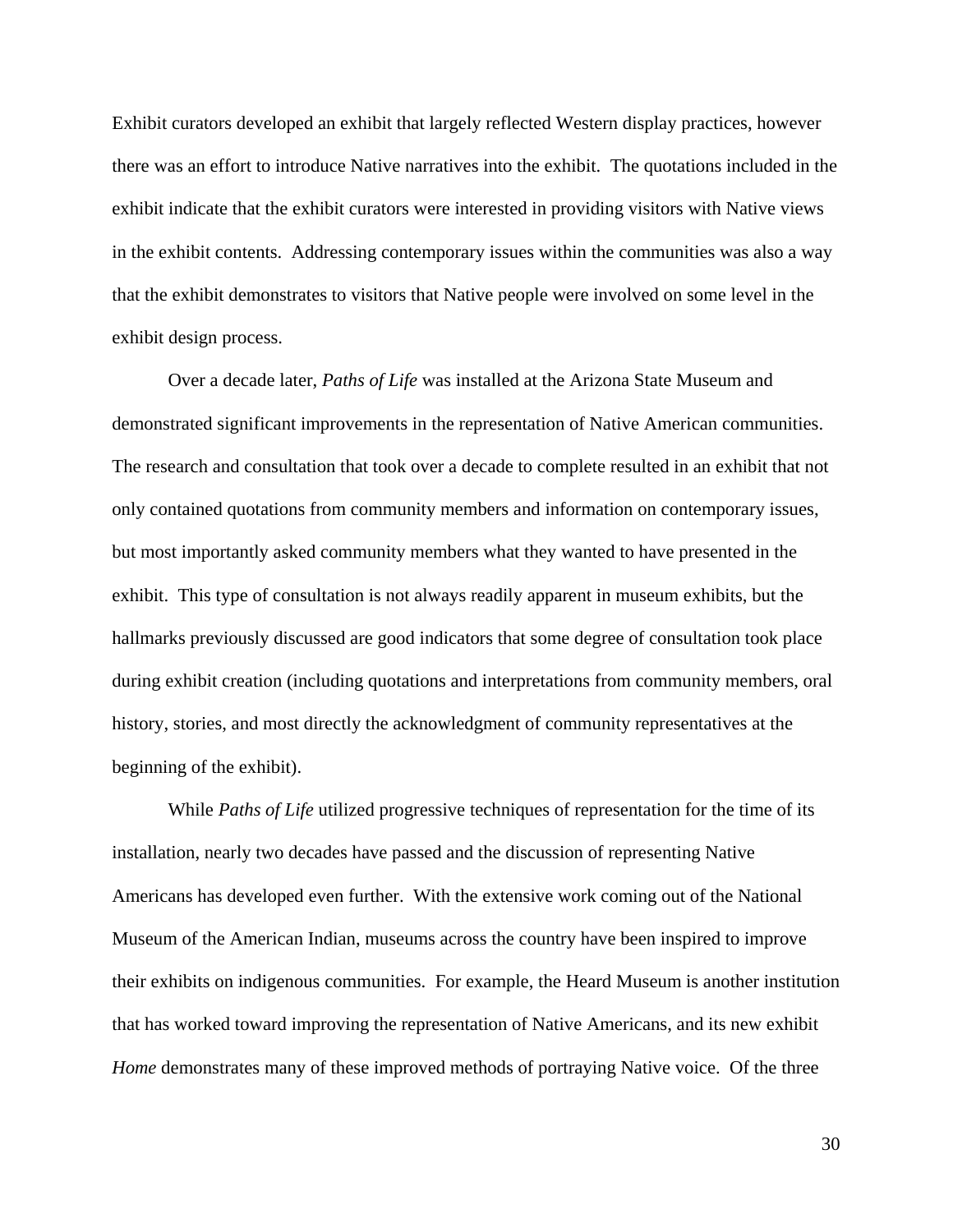exhibits examined for this research, *Home* was most effective and put the most effort into relaying Native voices.

 Museums should strive to provide their visitors with multiple layers of information. This means exhibits must present not only varying depths of information, but also multiple viewpoints. When creating an exhibit that features Native Americans, voices from the community should be highlighted rather than curatorial narrative emphasized. The presence of Native voice creates a number of positive results. Native voice can be used to present complex topics and meanings in a manner that only community members (those who have lived the experience) can provide. The presence of Native voices in an exhibit demonstrates the importance of self-interpretation, and on a larger scale, self-determination among previously disempowered communities. Furthermore, Native voice suggests to visitors that the museum, one of the most truthful institutions in Western society, believes that Native voices are a valid authority on indigenous issues and that Native forms of knowledge are equally legitimate as Western forms of knowledge. On a more personal level, narratives from individual community members allow visitors to understand the exhibit on an individual rather than abstract level. When visitors make intimate connections, moving past generalizations about groups they know little about, they are most likely to correct misinformation or shed previously held stereotypes.

 Most people within the United States are not used to the concept of a contemporary American Indian. The Indian most of mainstream America has come to know is a generalized composite of a variety of nineteenth century Native Americans. Unfortunately, past museum practices have enabled and supported this representation. Museums are often one of the few places where mainstream Americans experience Native Americans. Because museums are obligated to educate the public and obliged to introduce topics beyond a general summary, the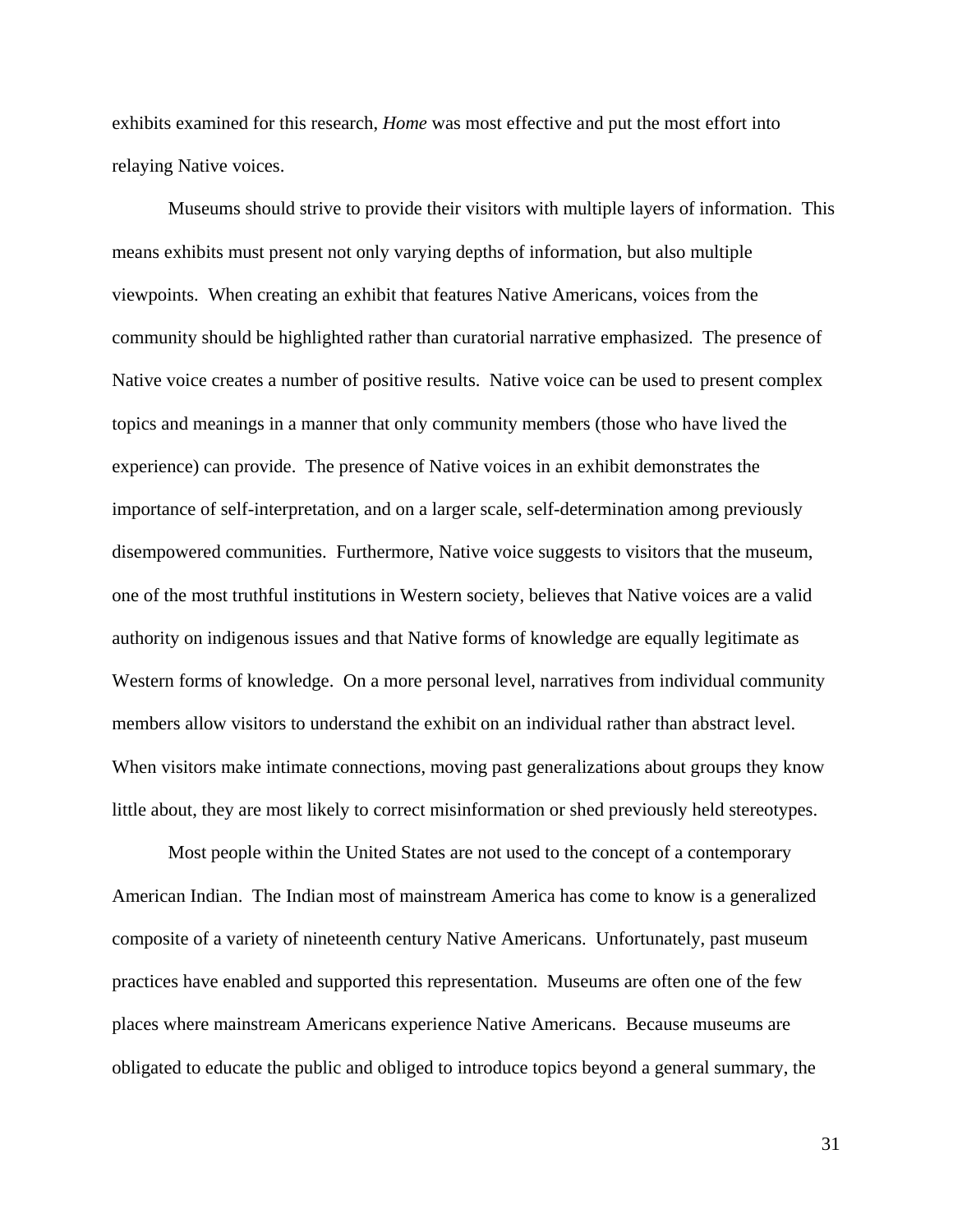museum has a responsibility to represent Native Americans and engage the visitor in a manner that counters misrepresentations during the visitor's short visit. In other words, museums should strive to create exhibits that expose and discredit stereotypes. Furthermore, museums should continue to explore how to improve these methods of representing Native Americans and how to better correct visitors' misinformation.

 This work on improving the representation of Native Americans and including Native voices in an exhibit can only go so far without the involvement of their communities. During the exhibit development process, it is necessary for a museum to have some degree of contact with community members, usually through consultation or collaboration. In fact – you cannot present Native voices in an exhibit without collaborating with Native peoples. This practice of collaboration is one of the most important issues within today's museum community. Most museum staff and Native Americans would agree that collaboration is important and as a result many museums have adopted policies on collaboration. Where museum and community members do not always agree is in the discussion of individual roles and the depths of the collaborative process. The resistance from museum curators and staff in collaboration indicates that museums need to still work on their collaboration policies and facilitate a discussion where protocols are evaluated by both museum staff and Native Americans. The developments in collaborative discussions must be translated into practices that are visible within the museum and to visitors. Visitors do not often see what goes on behind exhibit development, and the process of involving Native Americans in museums is an important step in self-determination, about which the public should be informed. Therefore exhibits must provide evidence of this collaboration.

In addition to showing visitors the collaboration process, museums must be forthright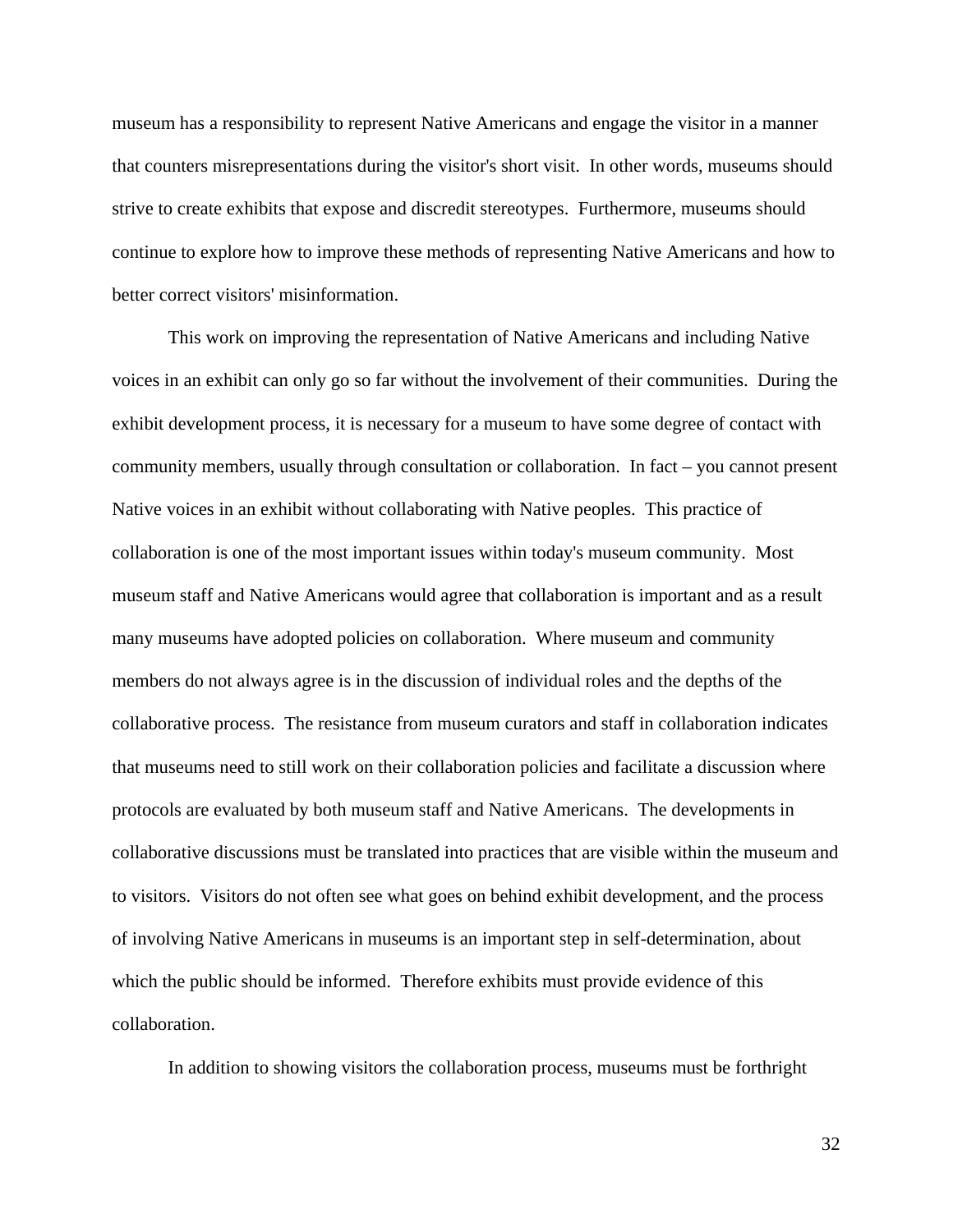with the intentions of their exhibits. If an exhibit has been designed to challenge certain knowledge systems, visitors must be informed of this intention. If an exhibit has been designed in a manner that challenges stereotypes, this should be acknowledged so that visitors are guided in the messages they draw from exhibit contents. Avoiding this direct approach leads to a disparity between the museum's intended discussion and the visitor's experience.

 The discussion presented in this research highlights one of the largest conversations taking place within the museum community. A series of advances in the representation of Native Americans have developed over the last three decades, most notably seen in an increased involvement of Native people in museum endeavors. Most, if not all, parties in the museum community agree that collaboration is a crucial step in improving the portrayal of indigenous peoples. One result of this collaborative process has been an increased visibility of Native voice in exhibits, demonstrating to visitors the importance of collaboration and self-representation. This research presents existing developments in indigenous representation and the current stage of collaboration. It is important to acknowledge that we are still in the middle of this process and further advancements must be made in the methods of integrating Native voices into museums at both the exhibit and broader institutional levels.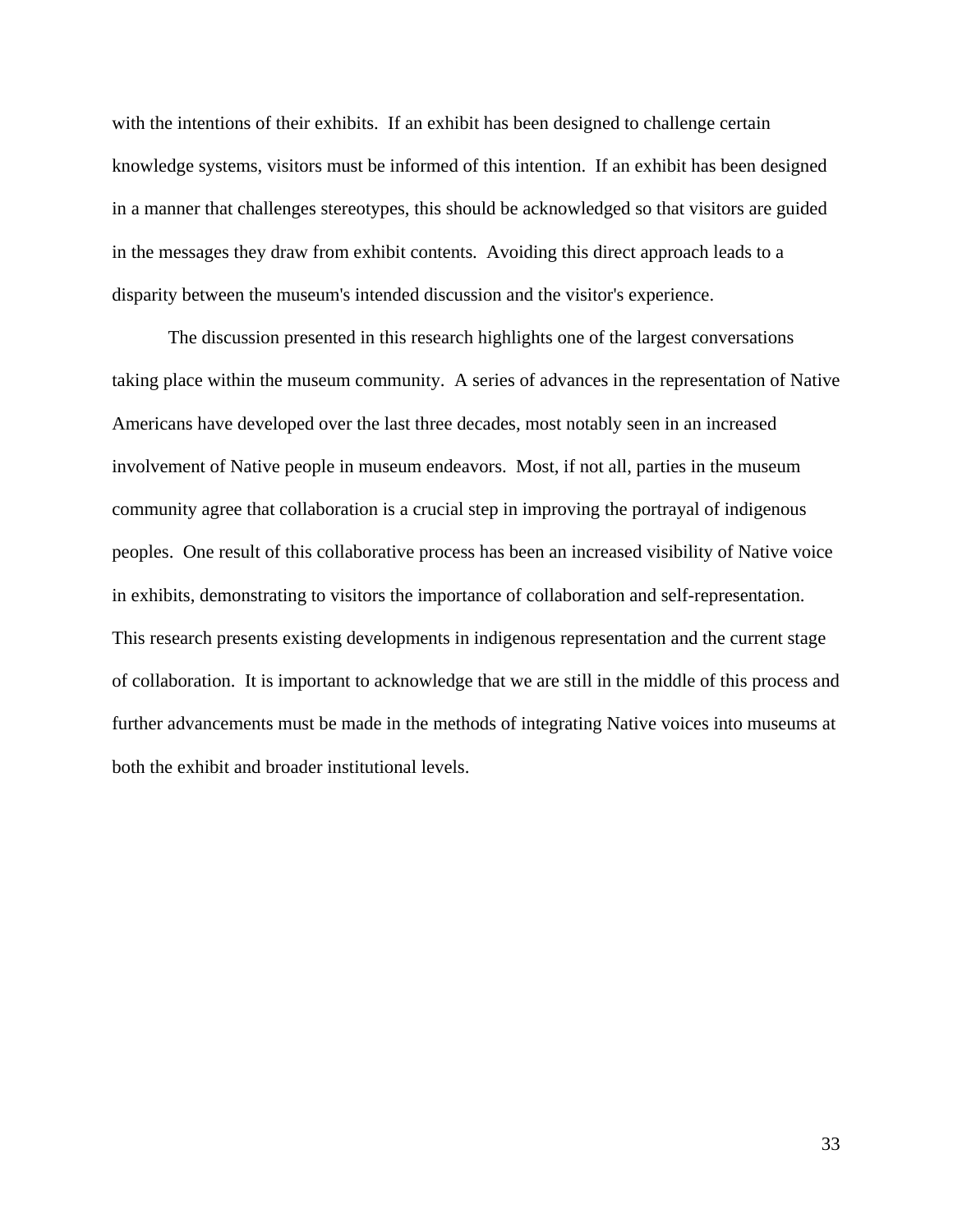# Works Cited

# Ames, Michael M.

2000 Are Changing Representations of First Peoples in Canadian Museums and Galleries Challenging the Curatorial Prerogative? *In* The Changing Presentation of the American Indian. W. Richard West, Jr., ed. Pp. 73-88. Seattle: University of Washington Press.

# Archuleta, Elizabeth

2008 Gym Shoes, Maps, and Passports, Oh My!: Creating Community or Creating Chaos at the National Museum of the American Indian? *In* The National Museum of the American Indian: Critical Conversations. Pp. 181- 207. Lincoln, NE: University of Nebraska Press.

# Atalay, Sonya

 2008 No Sense of the Struggle: Creating a Context for Survivance at the National Museum of the American Indian. *In* The National Museum of the American Indian: Critical Conversations. Pp. 267-289. Lincoln, NE: University of Nebraska Press.

# Camarena, Cuauhtémoc and Teresa Morales

2006 The Power of Self-Interpretation: Ideas on Starting a Community Museum. *In* Living Homes for Cultural Expression: North American Native Perspectives on Creating Community Museums. Pp. 77-86. Washington, D.C.: National Museum of the American Indian, Smithsonian Institution.

# Carpio, Myla Vicenti

 2008 (Un)disturbing Exhibitions: Indigenous Historical Memory at the National Museum of the American Indian. *In* The National Museum of the American Indian: Critical Conversations. Pp. 290-304. Lincoln, NE: University of Nebraska Press.

#### Clements, Janice

2000 The Integration of Traditional Indian Beliefs into the Museum at Warm Springs. *In* The Changing Presentation of the American Indian. W. Richard West, Jr., ed. Pp. 67-72. Seattle: University of Washington Press.

# Griffin, Des

2005 Australian Museums and Indigenous Peoples: From Previous Possessions to Ongoing Responsibilities. *In* The Native Universe and Museums in the Twenty-First Century: The Significance of the National Museum of the American Indian. Pp. 82-92. Washington, D.C.: National Museum of the American Indian, Smithsonian Institution

### Gurian, Elaine Heumann

2005 Coming Full Circle. *In* The Native Universe and Museums in the Twenty-First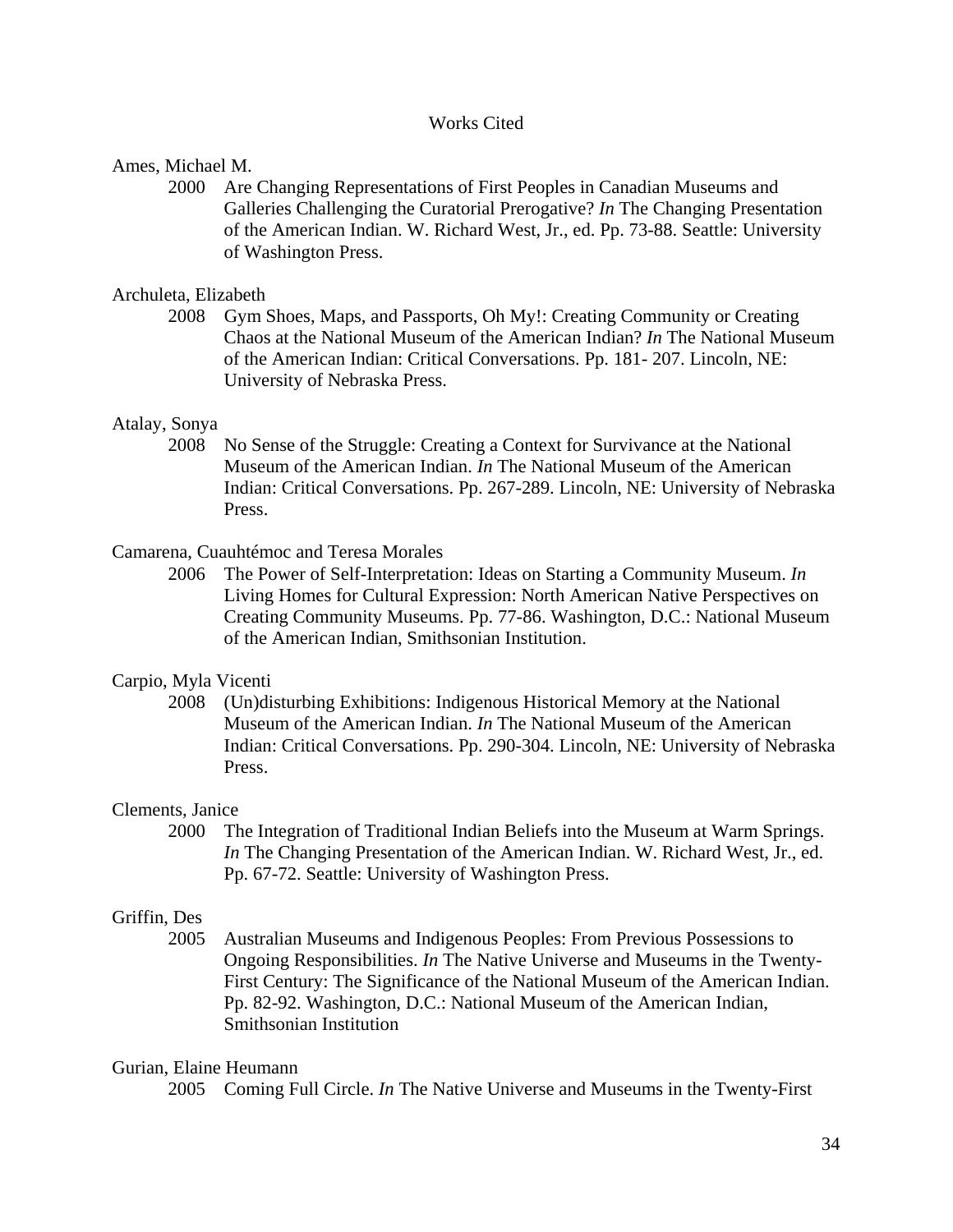Century: The Significance of the National Museum of the American Indian. Pp. 15-22. Washington, D.C.: National Museum of the American Indian, Smithsonian Institution.

### Hill, Sr. Richard W.

2006 Road Map for Native Museum Exhibition Planning. *In* Living Homes for Cultural Expression: North American Native Perspectives on Creating Community Museums. Pp. 17-26. Washington, D.C.: National Museum of the American Indian, Smithsonian Institution.

#### hooks, bell

 1996 Choosing the Margin. *In* Women, Knowledge, and Reality. Pp. 152. New York: Routledge.

# Isaac, Gwyneira

 2008 What Are Our Expectations Telling Us?: Encounters with the National Museum of the American Indian. *In* The National Museum of the American Indian: Critical Conversations. Pp. 241-266. Lincoln, NE: University of Nebraska Press.

### Jonaitis, Aldona and Janet Catherine Berlo

 2008 "Indian Country" on the National Mall: The Mianstream Press versus the National Museum of the American Indian. *In* The National Museum of the American Indian: Critical Conversations. Pp. 208-240. Lincoln, NE: University of Nebraska Press.

# Lamar, Cynthia Chavez

2008 Collaborative Exhibit Development at the Smithsonian's National Museum of the American Indian. *In* The National Museum of the American Indian: Critical Conversations. Pp. 144-164. Lincoln, NE: University of Nebraska Press.

#### Lonetree, Amy

 2008 Acknowledging the Truth of History: Missed Opportunities at the National Museum of the American Indian. *In* The National Museum of the American Indian: Critical Conversations. Pp. 305-329. Lincoln, NE: University of Nebraska Press.

#### Lonetree, Amy and Amanda J. Cobb

2008 The National Museum of the American Indian: Critical Conversations. Lincoln, NE: University of Nebraska Press.

#### Lubar, Steven

1997 Exhibiting Memories. *In* Exhibiting Dilemmas: Issues of Representation at the Smithsonian. Pp. 15-27. Washington, D.C.: Smithsonian Press.

#### MacDonald, George F.

2005 Native Voice at the Canadian Museum of Civilization. *In* The Native Universe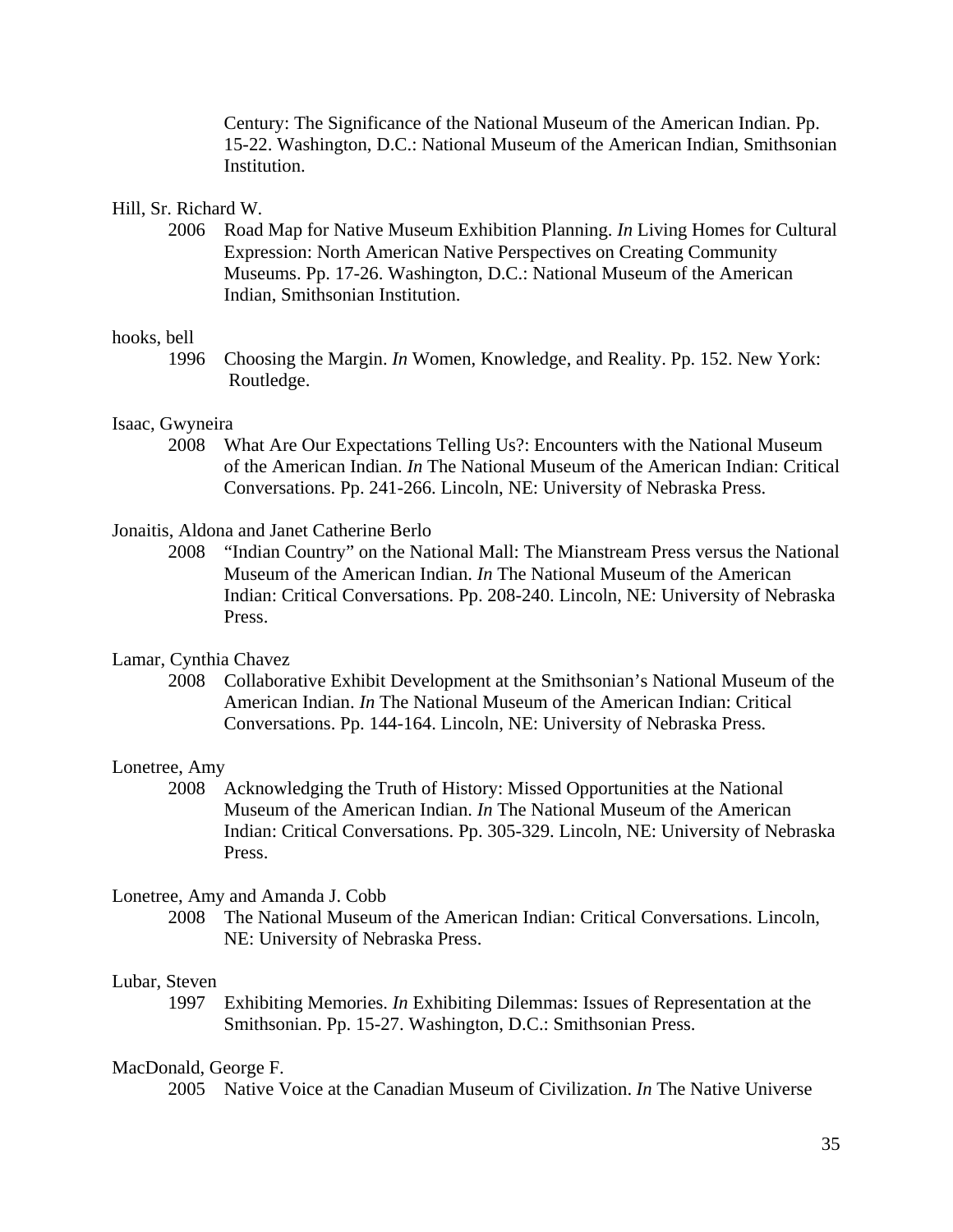and Museums in the Twenty-First Century: The Significance of the National Museum of the American Indian. Pp. 41-50. Washington, D.C.: National Museum of the American Indian, Smithsonian Institution.

# Maurer, Evan M.

2000 Presenting the American Indian: From Europe to America. *In* The Changing Presentation of the American Indian. W. Richard West, Jr., ed. Pp. 15-28. Seattle: University of Washington Press.

# Murphy, Bernice

2005 Establishing Connections, Releasing Capacities. *In* The Native Universe and Museums in the Twenty-First Century: The Significance of the National Museum of the American Indian. Pp. 54-63. Washington, D.C.: National Museum of the American Indian, Smithsonian Institution.

### Nason, James D.

2000 "Our" Indians: The Unidimensional Indian in the Disembodied Local Past. I*n* The Changing Presentation of the American Indian. W. Richard West, Jr., ed. Pp. 29- 46. Seattle: University of Washington Press.

#### Sandahl, Jette

2005 Living Entities. *In* The Native Universe and Museums in the Twenty-First Century: The Significance of the National Museum of the American Indian. Pp. 27-38. Washington, D.C.: National Museum of the American Indian, Smithsonian **Institution** 

### Singer, Beverly R.

2008 The Making of Who We Are: Now Showing at the National Museum of the American Indian Lelawi Theater. *In* The National Museum of the American Indian: Critical Conversations. Pp. 165-178. Lincoln, NE: University of Nebraska Press.

# Smith, Paul Chaat

2008 Critical Reflections on the Our Peoples Exhibit: A Curator's Perspective. *In* The National Museum of the American Indian: Critical Conversations. Pp. 131-143. Lincoln, NE: University of Nebraska Press.

### Sotheran, Cheryll

2005 The Museum of New Zealand Te Papa Tongarwea: A Bi-Cultural Model for Museums. *In* The Native Universe and Museums in the Twenty-First Century: The Significance of the National Museum of the American Indian. Pp. 72-78. Washington, D.C.: National Museum of the American Indian, Smithsonian **Institution** 

#### West, Jr., W. Richard, ed.

2000 A New Idea of Ourselves: The Changing Presentation of the American